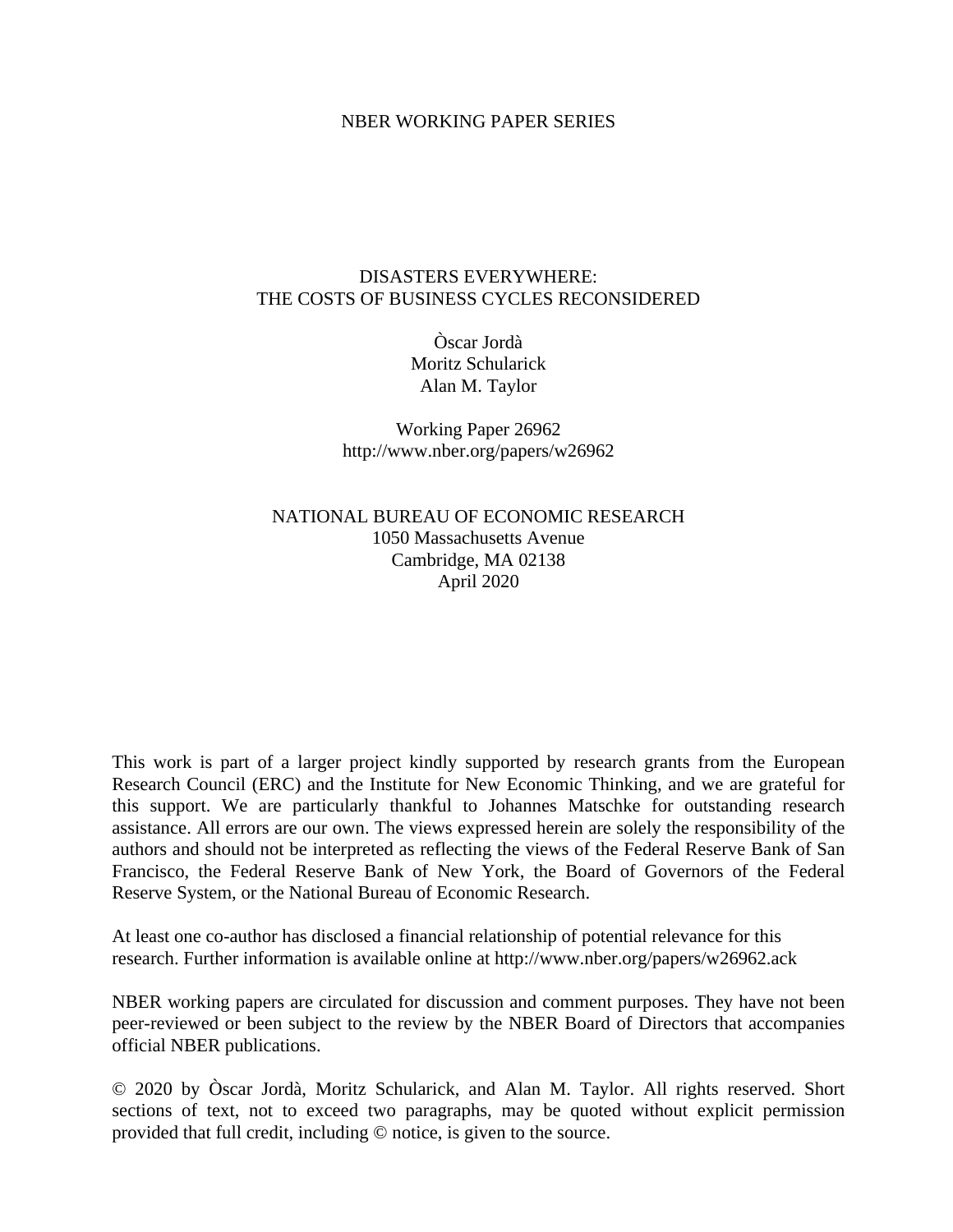Disasters Everywhere: The Costs of Business Cycles Reconsidered Òscar Jordà, Moritz Schularick, and Alan M. Taylor NBER Working Paper No. 26962 April 2020 JEL No. E13,E21,E22,E32

#### **ABSTRACT**

Business cycles are costlier and stabilization policies more beneficial than widely thought. This paper shows that all business cycles are asymmetric and resemble mini "disasters". By this we mean that growth is pervasively fat-tailed and non-Gaussian. Using long-run historical data, we show empirically that this is true for all advanced economies since 1870. Focusing on the peacetime sample, we develop a tractable local projection framework to estimate consumption growth paths for normal and financial-crisis recessions. Using random coefficient local projections we get an easy and transparent mapping from the estimates to the calibrated simulation model. Simulations show that substantial welfare costs arise not just from the large rare disasters, but also from the smaller but more frequent mini-disasters in every cycle. In postwar America, households would sacrifice more than 10 percent of consumption to avoid such cyclical fluctuations.

Òscar Jordà Economic Research, MS 1130 Federal Reserve Bank of San Francisco San Francisco, CA 94105 and University of California, Davis oscar.jorda@sf.frb.org

Moritz Schularick University of Bonn Department of Economics Adenauerallee 24-42 53113 Bonn Germany and CEPR moritz.schularick@uni-bonn.de Alan M. Taylor Department of Economics and Graduate School of Management University of California One Shields Ave Davis, CA 95616-8578 and CEPR and also NBER amtaylor@ucdavis.edu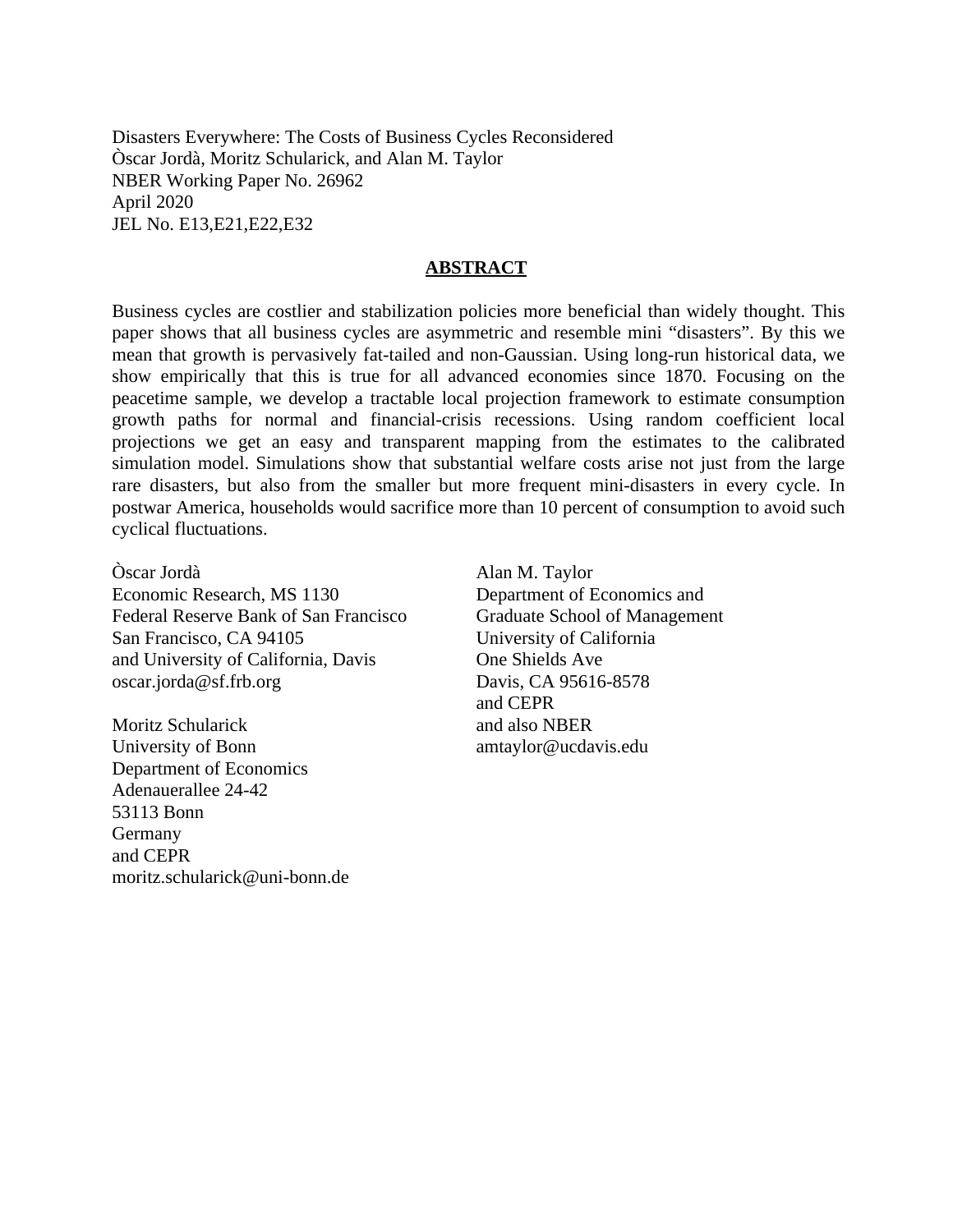#### 1. Introduction

Few questions in the discipline of macroeconomics divide schools of thought as passionately as the cost of business cycles and the gains from stabilization policy. In a highly influential back of the envelope calculation, Robert Lucas made the point in 1987 and prominently again in 2003 in his presidential address to the American Economic Associations that the welfare gains from stabilizing the business cycle were extremely low. The estimate by [Lucas](#page-30-0) ([1987](#page-30-0), [2003](#page-30-1)) showed that transitory i.i.d. Gaussian consumption deviations from the postwar U.S. trend, under log utility, deliver very small costs: less than 1/10 of a percent. Clearly, one might allow more volatile consumption, like the pre-war U.S. or other countries; or allow expected utility and stochastic growth [\(Obstfeld,](#page-30-2) [1994](#page-30-2)). But even then it is hard to get the costs of business cycles and hence potential gains from flattening them to exceed 1–2 percent. The implications, both for research and policy, would be profound. Instead of fine-tuning low-cost fluctuations with monetary and fiscal policies, the profession and policy institutions could devote their time and energy to things that matter.

A challenge to Lucas' findings emerged as an implication of asset pricing models that aimed to explain the equity risk premium. Note that the two questions are intimately linked. While Lucas argued that consumption fluctuations were not very costly, asset pricing was confronted with the puzzle that the compensation for bearing risk over the cycle appeared very high. Why are risk premiums so high if consumption volatility had only minimal welfare costs? "Rare disasters" asset pricing models were developed to address this key macro-finance puzzle [\(Barro,](#page-28-0) [2006](#page-28-0); [Gabaix,](#page-29-0) [2008](#page-29-0); [Rietz,](#page-30-3) [1988](#page-30-3)). In these models, growth has fat tails: it is skewed by large, low-probability, permanent jump losses, and the welfare costs are much larger. Such losses depend on the size and probability of the disaster but, using historical panel data, [Barro](#page-28-1) ([2009](#page-28-1)) arrives at a welfare cost estimate of 17 percent due to the disaster-driven jumps, ten times larger than the 1.6 percent attributable to Gaussian growth disturbances.<sup>[1](#page-2-0)</sup> The costs can be larger still if utility is recursive, or if disasters have stochastic probability, stochastic size, more persistence, or are permanent rather than transitory [\(Barro and Jin,](#page-28-2) [2011](#page-28-2); [Gourio,](#page-29-1) [2012](#page-29-1); Nakamura, Steinsson, Barro, and Ursúa, [2013](#page-30-4); [Obstfeld,](#page-30-2) [1994](#page-30-2); [Reis,](#page-30-5) [2009](#page-30-5)). Fat tails matter, with effectively all of the amplification of the welfare costs driven by higher moments [\(Martin,](#page-30-6) [2008](#page-30-6)).<sup>[2](#page-2-1)</sup>

From the "rare disaster" perspective, the true welfare cost of economic fluctuations mainly stems from such rare, but very costly events. But this view might be too optimistic still, and the value of stabilization policy consequently even bigger. In this paper we argue that the "rare disasters" method of measuring the costs of business cycles needs amendment: it is not that it is incorrect, but rather that it does not go far enough. In fact, when we use long-run historical data to look at growth at risk, we find that business cycle events typically contain the kinds of higher moments that amplify welfare costs. That is, such deviations from the Gaussian benchmark do not just appear in

<span id="page-2-1"></span><span id="page-2-0"></span><sup>&</sup>lt;sup>1</sup>For comparability, this is for the CRRA case with  $\gamma = \theta = 4$  reported in [Table](#page-12-0) 3.

<sup>2</sup>Research also shows that other sources of risk, notably uninsured idiosyncratic income risk, can also amplify these costs [\(Atkeson and Phelan,](#page-28-3) [1994](#page-28-3); Imrohoroğlu, [1989](#page-29-2)).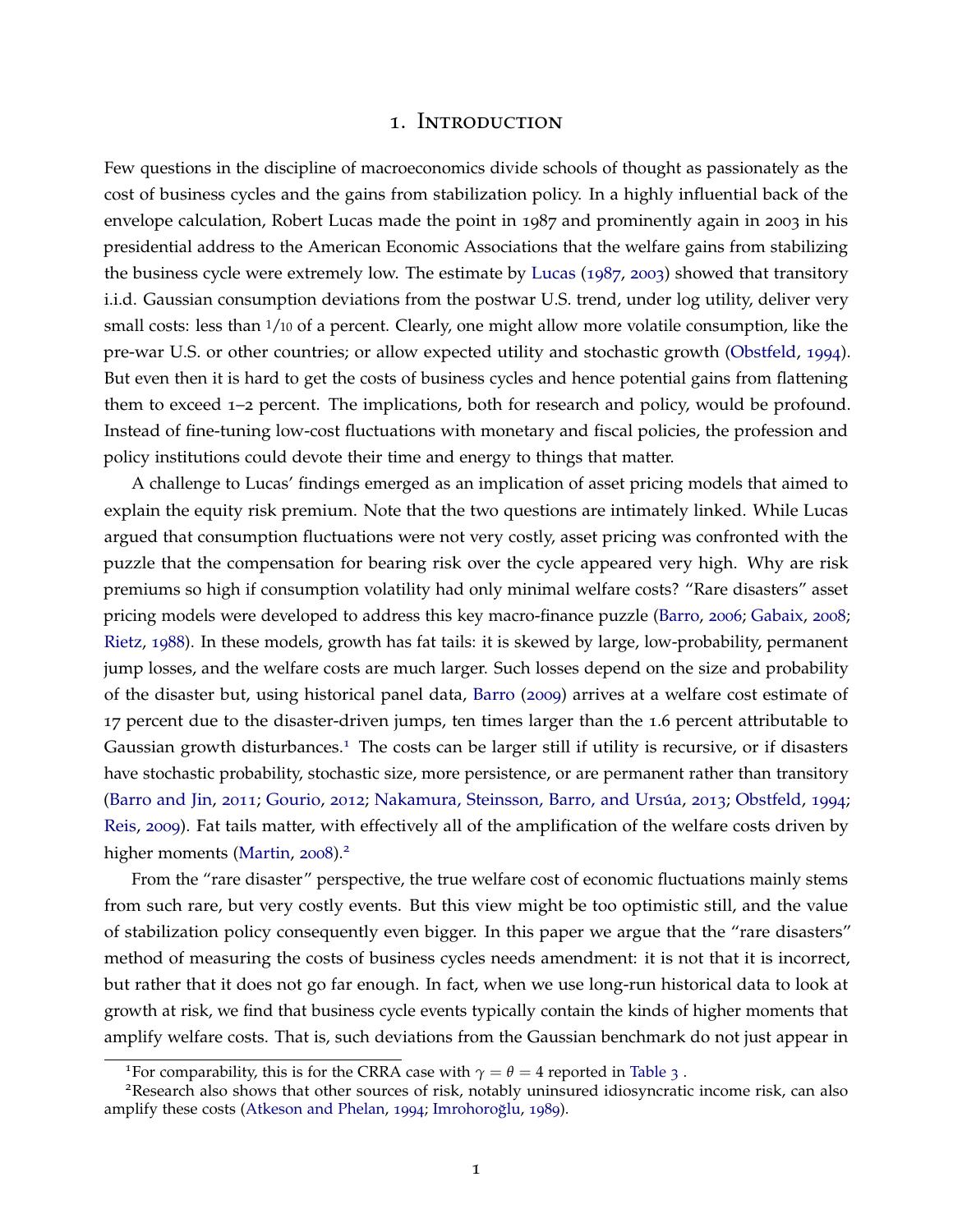the extreme disasters—the wars, revolutions, financial crises, etc. considered by previous research. Instead, we argue that fat tails and persistence also appear in "normal recessions:" there are disasters everywhere. Once we embrace this idea, welfare cost judgments change profoundly. In our estimates for post-WW2 U.S. data, households would sacrifice about 10-15 percent of consumption to avoid business cycles. Far from being a side-show for macroeconomics, business cycles [3](#page-3-0)

The first part of our paper documents this new stylized fact using a comprehensive macrohistro-cial database by (Jordà, Schularick, and Taylor, [2017](#page-29-3)). The result holds true in advanced economies usually considered exempt from the more frequent economic dislocations seen in emerging markets. Our finding ties into recent research exploring the importance of skewness for macro and finance puzzles [\(Colacito, Ghysels, Meng, and Siwasarit,](#page-28-4) [2016](#page-28-4); [Dew-Becker, Tahbaz-Salehi, and Vedolin,](#page-29-4) [2019](#page-29-4)) as well as the micro skewness underpinnings at the firm or household level [\(Busch, Domeij,](#page-28-5) [Guvenen, and Madera,](#page-28-5) [2018](#page-28-5); [Salgado, Guvenen, and Bloom,](#page-30-7) [2019](#page-30-7)). In these works, skewness appears as a general phenomenon and not just as a disaster pattern.[4](#page-3-1) Our analysis also meshes with inherently asymmetric macro frameworks, such as [de Long and Summers](#page-29-5) ([1988](#page-29-5)) or the Friedman "plucking" model which has periodically attracted attention [\(Dupraz, Nakamura, and Steinsson,](#page-29-6) [2019](#page-29-6); [Kim and Nelson,](#page-30-8) [1999](#page-30-8)). Fatás and Mihov ([2013](#page-29-7)) echo this idea when noting that even in the U.S., as postwar growth volatility fell in the Great Moderation, nonetheless negative skewness increased. [Jensen, Petrella, Ravn, and Santoro](#page-29-8) ([2020](#page-29-8)) make the link between this skewed pattern and the growth of leverage, which we also explore below. But, to our knowledge, we are the first to re-examine the costs of business cycles debate in this setting of ubiquitous fat tails with disasters everywhere.

The second part of the paper proposes a new empirical framework for accurately estimating and calibrating a growth process with these properties. At each date a recession occurs according to a Bernoulli coin-flip process, but this can be a less-disastrous normal recession or a more-disastrous financial crisis recession. We restrict to these cases and exclude wars to focus on peacetime welfare costs. The recession type is governed by another coin-flip. If no recession occurs, consumption growth is drawn from a Gaussian i.i.d. process. This is a baseline: in general we can allow for many recession types and non-i.i.d. growth. If a recession occurs, then over some horizon the path of consumption is subject to a stochastic penalty, the scale of which varies by horizon, and by recession type. This formulation turns out to be convenient as it maps directly into estimation via local projections (Jordà, [2005](#page-29-9)), and at larger horizons LP estimation may be preferred to VAR methods when estimation is constrained to finite-lag specifications (Jordà, Singh, and Taylor, [2020](#page-29-10)). LP estimation has been successfully employed in fixed-coeffcient form to document the systematic, large, and persistent differences in normal and financial crisis recessions [\(Jorda, Schularick, and](#page-29-11) ` [Taylor,](#page-29-11) [2013](#page-29-11)). Here we extend the approach using random-coefficient local projections (RCLP). In an extension, we also explore what happens in this setting when the recession type probability has a

<span id="page-3-0"></span><sup>3</sup>Deviations from Gaussianity are in line with venerable arguments for asymmetric business cycle dynamics. See, e.g., [Acemoglu and Scott](#page-28-6) ([1994](#page-28-6)); [Keynes](#page-29-12) ([1936](#page-29-12)); [Morley and Piger](#page-30-9) ([2012](#page-30-9)); Neftçi ([1984](#page-30-10)); [Sichel](#page-30-11) ([1993](#page-30-11)).

<span id="page-3-1"></span><sup>4</sup>The large literature on time-varying volatility also points to the importance of higher moments in macro.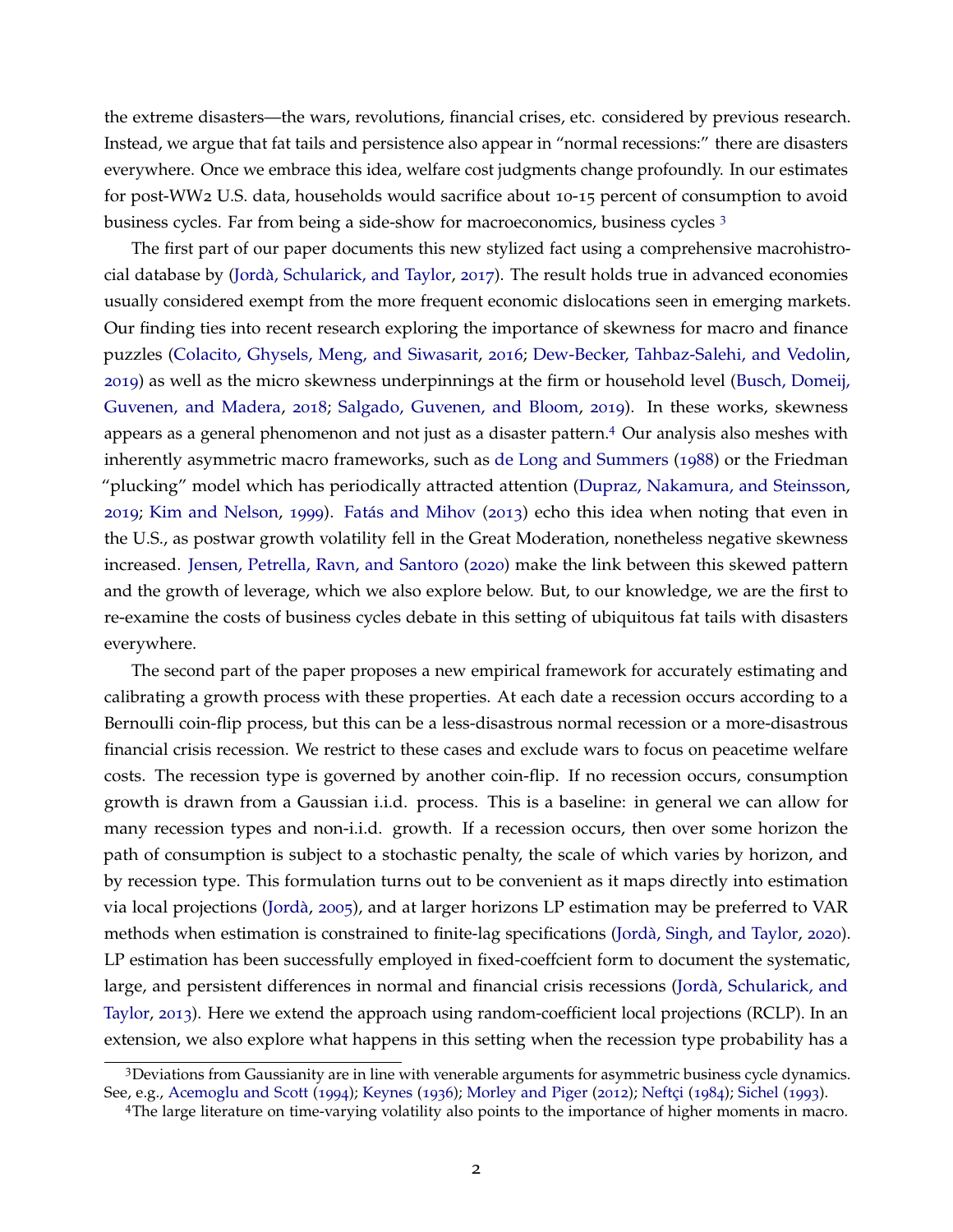conditional mean which depends on covariates, and a natural case to consider is when the financial crisis probability depends on the history of credit growth [\(Schularick and Taylor,](#page-30-12) [2012](#page-30-12)).

The third part of the paper takes the estimated consumption growth process and simulates an economy under various parameter configurations to assess actual and counterfactual welfare losses due to peacetime business cycles.[5](#page-4-0) Our focus on the normal versus financial crisis recession dichotomy speaks to the increased interest in the potential gains from macroprudential policies to the extent that they can mitigate crisis risk: here direct policy actions are being debated and even implemented as we write; in contrast other disastrous recessions, such as wars or revolutions, may be less susceptible to purely economic policy interventions.

As in [Barro](#page-28-1) ([2009](#page-28-1)), we explore how much welfare loss is due to the Gaussian terms versus the disaster terms. Results still depend on assumptions about the permanent component of the disasters. But since disasters are now everywhere, including in normal recessions, we find that the welfare costs of business cycles are much larger. A large loss affects the trend in both normal and financial crisis recessions, and under simulation we reject the Gaussian null in favor of our RCLP-estimated dynamic moments. In a peacetime setting, the Gaussian terms account for only about a 2 percent loss; allowing fat tails in normal recessions increases this loss to 5 percent; and allowing fat tails in financial crisis recessions increases it to about 25 percent.

The paper makes two main contributions. The first is in terms of empirical methodology, as we present a new estimation and simulation approach built around the attractive technique of local projections, which we show is particularly suited to the problem of measuring disaster losses over multi-period horizons, and without the complexity and fragility of more elaborate methods. In random coefficient form, local projections are well equipped to model disaster gaps with stochastic scaling and persistence in a tractable and flexible way. The methods make for an easy and transparent mapping from the LP estimates to the calibrated simulation model.

The second contribution is to the perennial applied macro problem of the cost of business cycles. We argue that *all recessions are disasters*—in the sense that the growth process has fat tails everywhere, not just in Barro-type rare disasters. Looking at the post-1985 era in advanced economies, a time of high credit growth where the mix of disaster types empirically was 50-50, our model says agents would sacrifice 15 percent of consumption to avoid all business cycles; and 10 percent just to get back to a world of only non-financial crisis (i.e., only normal) recessions, a goal which was attainable in the 1950s–1960s era. Thus, even outside of military conflicts, there could be considerable gain to smoothing economic fluctuations, and all the more so in financially unstable economies.

<span id="page-4-1"></span><span id="page-4-0"></span><sup>5</sup>Economics has little to say about how to stop wars. But other events classified as disasters outside of wars are still very damaging. Here, as is well known, the most damaging type are financial crisis recessions (see, e.g. [Muir,](#page-30-13) [2017](#page-30-13)). Normal recessions are rarely very disastrous, though probabilistically some will be so.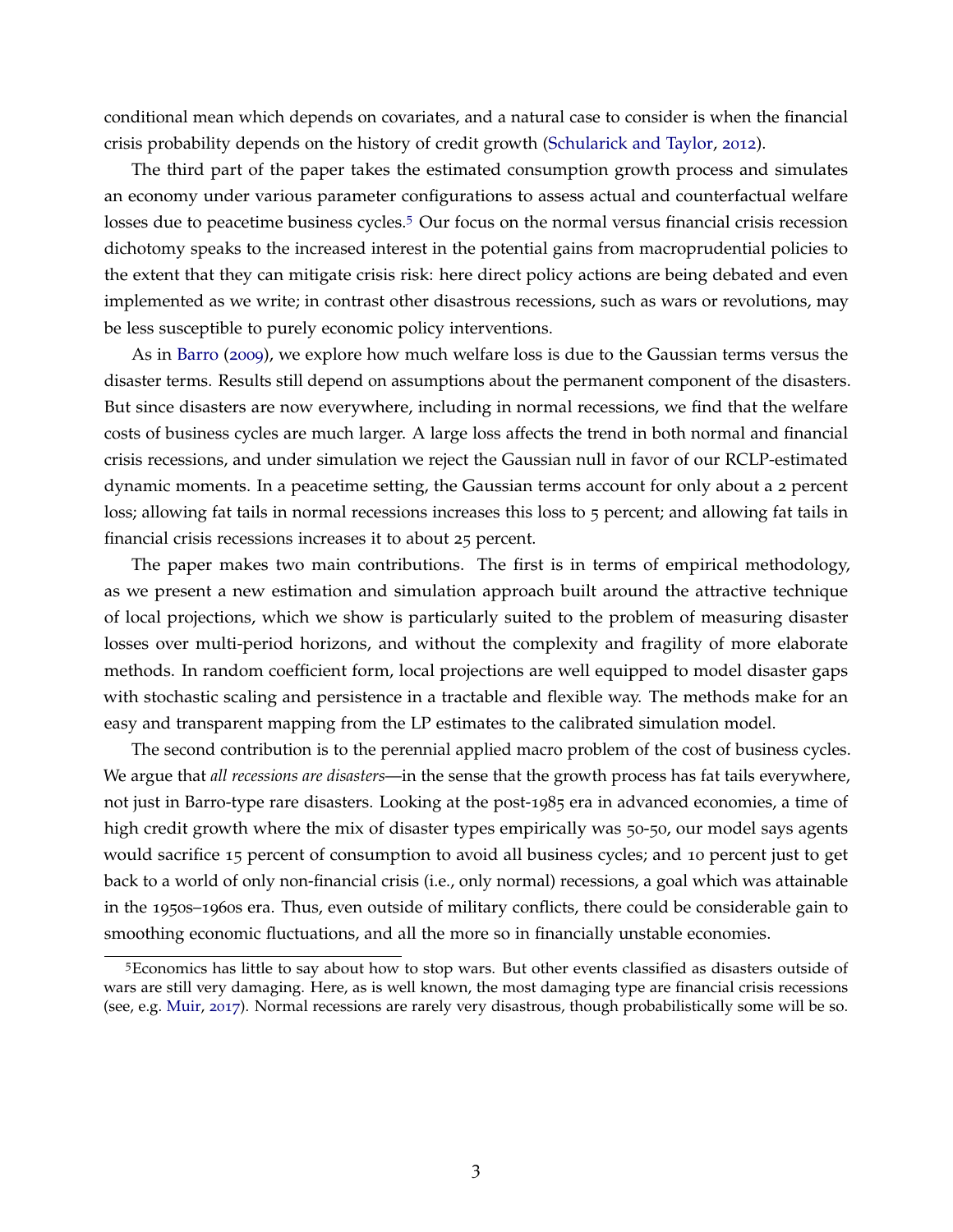## 2. Disasters everywhere? Testing for the presence of disasters

The canonical model of per capita consumption growth used in [Lucas](#page-30-0) ([1987](#page-30-0), [2003](#page-30-1)), and also by a large literature in macroeconomics and in finance is a random walk with drift. In such a model, it is easy to see why stabilization policy has few benefits: deviations from trend growth tend to be short-lived and mean-reverting.

As a first approximation, this model has served the profession well. However, as remarked in the introduction, evidence that the business cycle is asymmetric abounds. This section documents some basic moments in the data on per capita consumption (and per capita output) growth for 17 advanced economies since 1870 drawn from the macrohistorical dataset of of [Jorda, Schularick, and](#page-29-3) ` [Taylor](#page-29-3) ([2017](#page-29-3)). The statistical features that we derive form the basis of the model specification that we adopt in the next section, where we calculate the welfare costs of all "disasters."

The analysis shows non-Gaussian or fat-tailed consumption growth dynamics, or what one could term mini-disasters. This is true even outside the established rare disaster events in the benchmark chronologies of [Barro](#page-28-0) ([2006](#page-28-0)), Barro and Ursúa ([2008](#page-28-7)), and related studies. Basically, we show that the entire universe of peacetime recessions in advanced economies since 1870 displays the same qualitative fat-tailed behavior as the Barro disasters.

We will examine two alternative measures of economic activity that we generally label as *X* and which refer to either real GDP per capita, *Y*, or real consumption per capita *C*. Let  $x = log(X)$ , hence, lowercase variables denote logs. [Lucas](#page-30-0) ([1987](#page-30-0), [2003](#page-30-1)) proposes a null model that characterizes the growth rate of *x* (in logs) along the lines of a random walk with drift, such as:

<span id="page-5-0"></span>
$$
\Delta x_t = x_t - x_{t-1} = g + \epsilon_t ; \qquad \epsilon_t \sim \mathcal{N}(0, \sigma^2).
$$
 (1)

Although our data are organized as a panel, we omit cross-section index to avoid cluttering the notation.

Next, we expand on this null model. First, define a mapping *m* that results in the classification of some time periods as *events* or "disasters." The index of events given the observer's choice of mapping is denoted  $r_m \in \mathbb{Z}$  for  $r_m = 1, \ldots, R_m(T)$ , that is, given a sample of size T and based on the mapping, there are at most *R<sup>m</sup>* such events. When clear from context, we will omit the subindex *m* to simplify the presentation.

As an illustration, consider one of the mappings that we use below. In a sample where the focus is on periods of recession regardless of their origin, a convenient way to date these events is with the algorithm described in [Bry and Boschan](#page-28-8) ([1971](#page-28-8)). With annual data such as ours,  $t(r_{All}) = t$  if  $x_{t-1} < x_t > x_{t+1}$  with  $r_{All}$  denoting the index of recessions resulting from this mapping. [Barro](#page-28-0) ([2006](#page-28-0)), Barro and Ursúa ([2008](#page-28-7)), and Nakamura, Steinsson, Barro, and Ursúa ([2013](#page-30-4)) are examples of alternative mappings that we explore in more detail in the next section.

We now allow for the possibility that after an event *r*, the economy takes a hit beyond what the null model with random drift in [Equation](#page-5-0) 1 would prescribe. However, we assume that after at most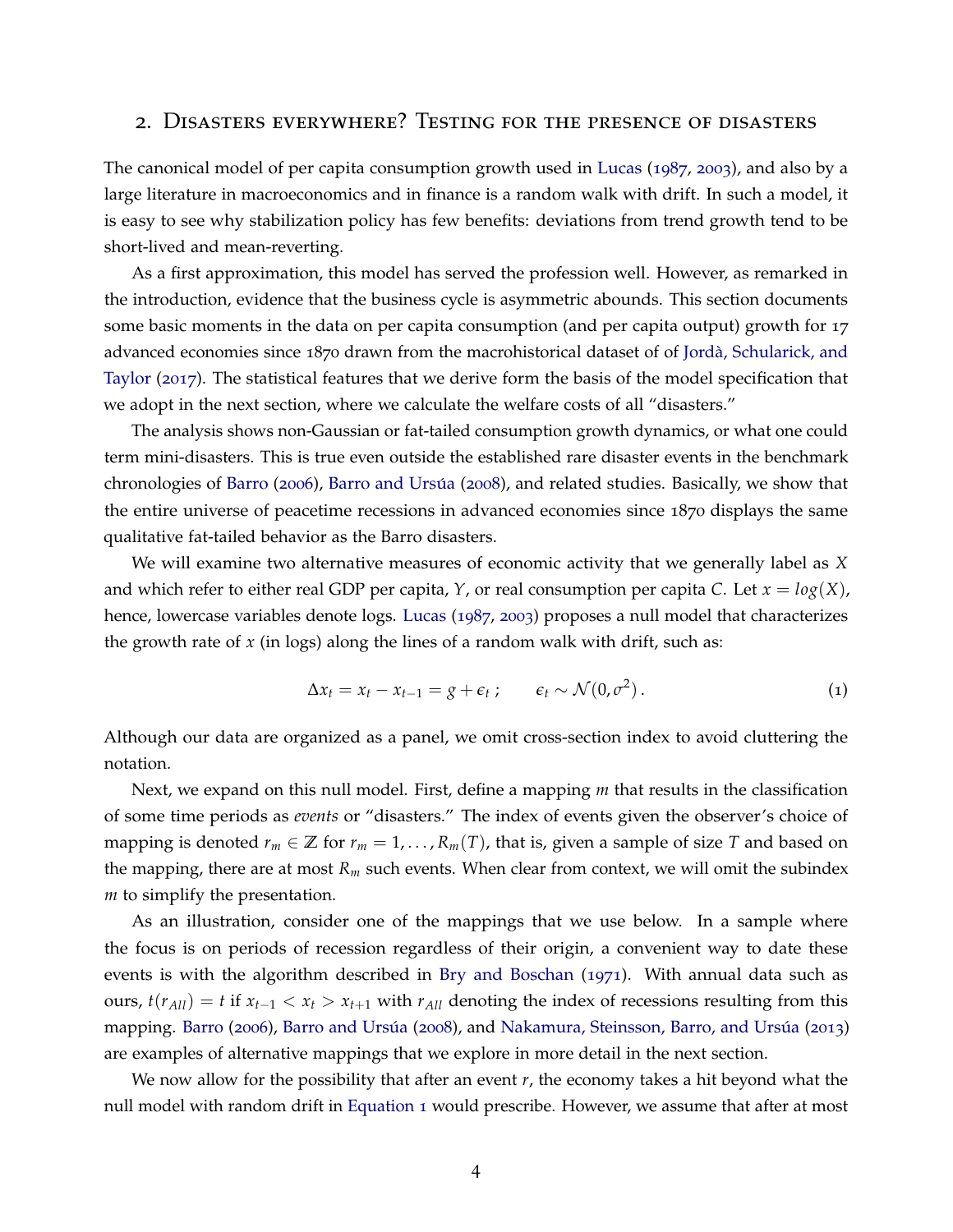H periods, the economy returns to its steady-state growth path. This can be easily accomplished by defining the dummy variable  $d_t^h = \mathbb{I}[t(r) < t < t(r+1); t(r) + h = t]$  where  $\mathbb{I}[.]$  is equal to 1 when the conditions in brackets are met, and is 0 otherwise. In words, the dummy variable will be 1 at time *t* if *h* periods prior was an event, *t*(*r*), date. Hence, [Equation](#page-5-0) 1 can be expanded into:

<span id="page-6-0"></span>
$$
\Delta x_t = g + \sum_{h=1}^H \beta_h d_t^h + \epsilon_t \,. \tag{2}
$$

Therefore,  $\beta = (\beta_1 \dots \beta_H)$  describes a sort of impulse response. It captures, on average, the negative effects on the growth of *x* from experiencing a *disaster*, relative to the random walk with drift null path.

The cumulative effect of a disaster after *h* periods is easily seen to be  $C_h = \beta_1 + \ldots + \beta_h$ . One way to see this is by recursive substitution of [Equation](#page-6-0) 2, speficically:

$$
\Delta_h x_{t+h} = x_{t+h} - x_{t-1} = gh + \sum_{h=1}^H \left( \beta_h \sum_{j=0}^h d_{t+j}^h \right) + \sum_{j=0}^h \epsilon_{t+j}.
$$
 (3)

Based on these extensions of the null model, it is straightforward to test whether the data support departures from the null model in [Equation](#page-5-0) 1. Based on [Equation](#page-6-0) 2, one would test the null *H*<sup>0</sup> :  $\beta_1 = \ldots = \beta_H = 0$  or alternatively *H*<sup>0</sup> :  $C_1 = \ldots = C_H = 0$ .

However, the null hypothesis can be sharpened by realizing that a given mapping under the null will generate, by construction, a recession path even under that null. In other words, the mere definition provided by the mapping restricts the probability space of possible disaster paths. We illustrate precisely how each of the mappings that we entertain in the next section generate such paths and how to properly test for the absence of event-specific distortions to the null model of [Equation](#page-5-0) 1.

A good way to illustrate what the cumulative path of *x* looks like after a disaster relative to its null growth path is to examine the cumulative changes of *x* following disasters. These can be estimated using local projections with the sequence of regressions:

<span id="page-6-1"></span>
$$
\Delta_h x_{t+h} = \mu_h + C_h d_t^0 + u_{t+h} \; ; \quad h = 1, \dots, H \, . \tag{4}
$$

Depending on the mapping, one obtains a sequence of null values of the cumulative impulse response*,* denoted  $C_h^{0,m}$  $h_h^{0,m}$ , with which to compare sample estimates from [Equation](#page-6-1) 4,  $\hat{C}_h$ . Thus, when testing the null that disasters are simply rare events generated under the null model, we will be interested in testing the null hypothesis  $H_0$  :  $C_h = C_h^{0,m}$ *h* .

To reiterate, different mappings truncate the calendar-time data-generating-process in [Equation](#page-5-0) 1 differently. Events, or disasters, refer to particular regions of the distribution of *x* rather than the entire sample space. For this reason, except for some mappings where the null can be constructed analytically, we rely on numerical approximations to the null that can be made as precise as needed.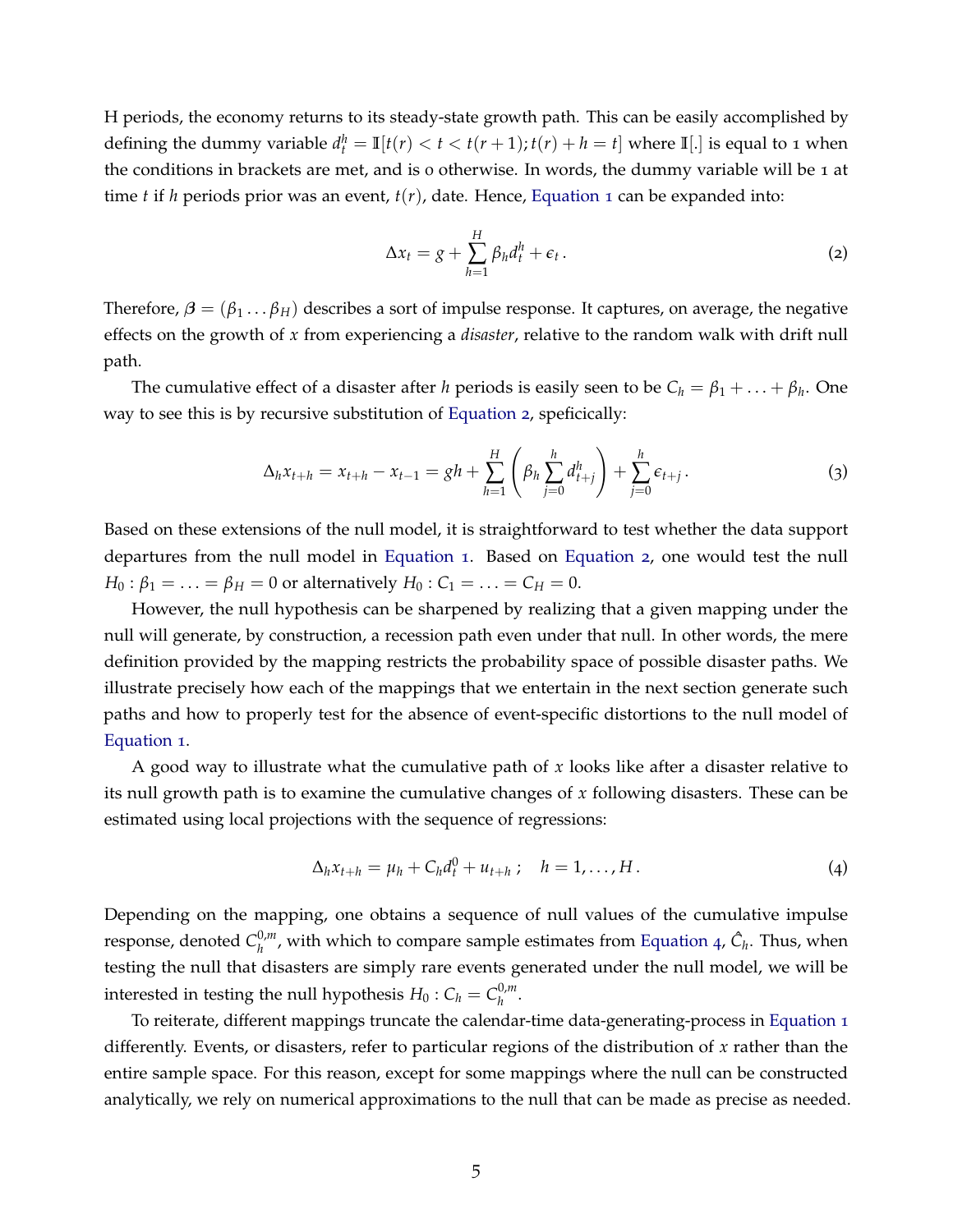The next section provides a more detailed look at the dynamics of disasters in our sample using these methods.

# 2.1. Testing for the role of different disasters

Our statistical framework guides the testing strategy that we now follow. We begin with a baseline scenario where the theoretical null can be easily computed to illustrate how our numerical procedure to construct the null path works. Thus, in Test 1 we consider all peaks of economic activity ( $m \equiv All$ ) in our sample (which exludes World Wars and the Spanish Civil War), where an event is defined as:  $t = t(r_{All})$  if  $x_{t-1} < x_t > x_{t+1}$ , that is, a peak in activity defined as in [Bry and Boschan](#page-28-8) ([1971](#page-28-8)).

Rejection of the null in Test 1 could be explained because some of the events defined by our criterion will include Barro-Ursúa disasters. Test 2 hence begins by assessing the null against these disasters, with the mapping denoted  $m \equiv \text{BU}$ . We will show this is indeed the case, thus begging the question: Would we still find a rejection of the null if we excluded Barro-Ursúa disasters from our sample?

We probe this question in Test 3, now with the notation  $m \equiv All - BL$ . We again reject the null despite excluding Barro-Ursúa disasters. But as Jordà, Schularick, and Taylor ([2013](#page-29-11)); [Muir](#page-30-13) ([2017](#page-30-13)) have shown, recessions associated with financial crises tend to be deep and protracted. Hence one might wonder whether the null would be rejected if we were to focus only on typical recessions not associated with a Barro-Ursúa disaster nor on any remaining financial crises. This is what we do in Test 4 using the notation *m* ≡ *N* for normal recessions and *m* ≡ *F* for recessions associated to a financial crisis.

Summing up the preview of our results: disasters are everywhere. Economic slowdowns are not merely unfortunate draws along trend growth. They are economic events whose economic consequences need to be reevaluated in light of the results of Tests 1–4. This we do in the sections that follow. But first, here is the summary of all four tests.

**Test 1: All peacetime recessions** This benchmark test applies to all recessions, denoted  $m = All$ . Every recession peak date is defined as a local maximum of *x*, whether *x* = *y* (output peaks and output recessions) or  $x = c$  (consumption peaks and consumption recessions) following [Bry and](#page-28-8) [Boschan](#page-28-8) ([1971](#page-28-8)).

This particular mapping has a closed form solution for the null. By construction, any year after a peak will have conditional mean growth  $\bar{\delta}^{-} = E(\Delta x | \Delta x < 0)$ , whereas all other years will have unconditional mean growth  $\bar{\delta} = g$ . Given the Gaussian null, the former is  $\bar{\delta}^- = g - l$ , where  $l = \sigma[\phi(-g/\sigma)/\Phi(-g/\sigma)]$  is the closed-form expression for the expected *loss* at the peak under Gaussianity with *φ* and Φ referring to the normal density and distribution functions respectively. Thus, under the null, the local projection [Equation](#page-6-1) 4 should yield the following predicted path estimates:  $\Delta_h \hat{x} = gh - ld_t^0$ . That is, the null predicts a dogleg jump down of size *l* in the level after a peak at *h* = 1, but after that growth reverts to trend as it is drawn afresh every subsequent period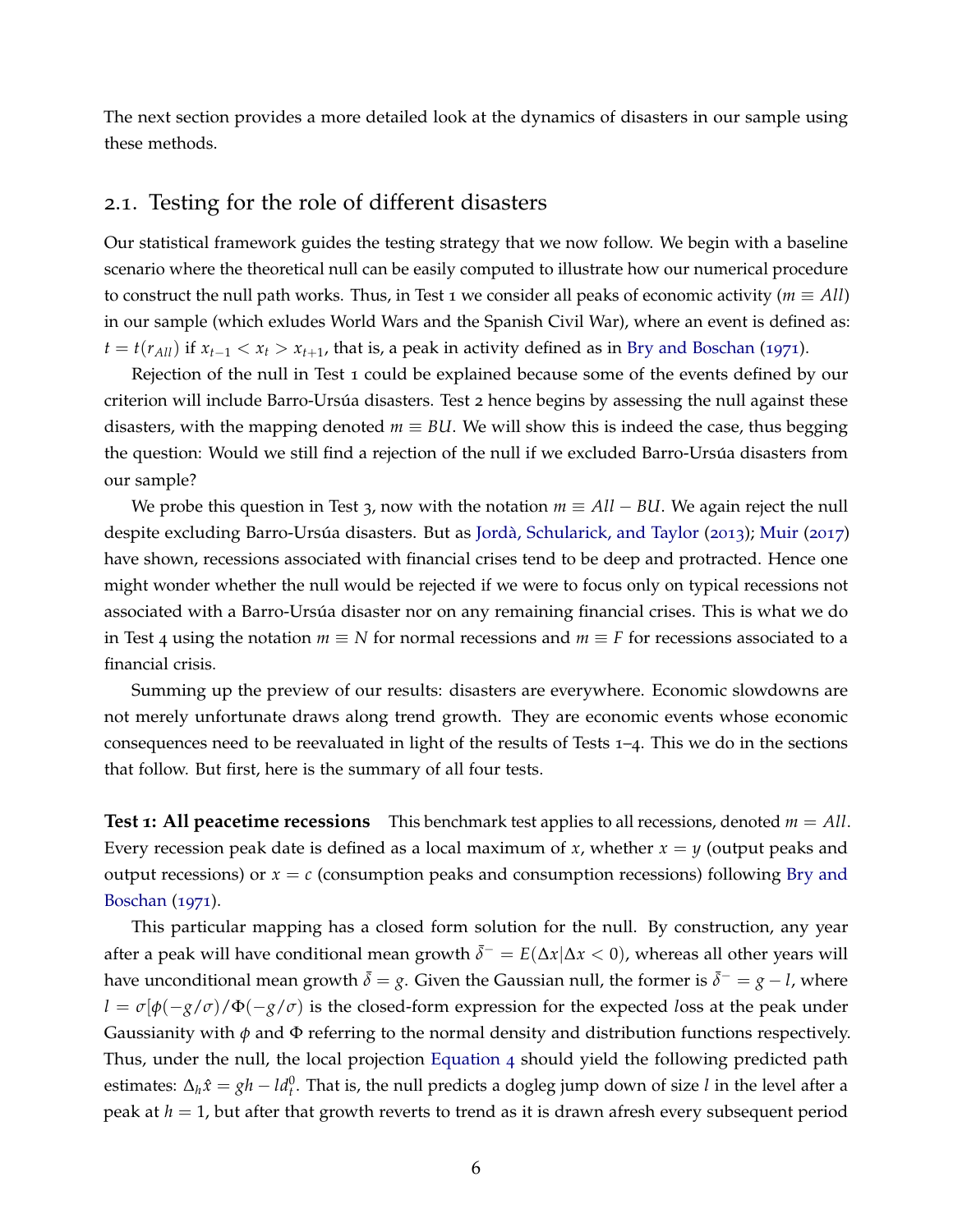from the Gaussian null for all  $h > 1$ .

To confirm that this is correct, [Figure](#page-9-0) 1 and [Table](#page-9-1) 1 show numerical null paths exactly that exactly match the closed-form solution just discussed. For clarity, here and below, all LP paths are in deviations relative to the mean growth path *gh*. The sample is all countries (*N* = 17), all peacetime years (1870–2008) from the Jordà, Schularick, and Taylor ([2017](#page-29-3)) dataset, excluding the two World Wars and the Spanish Civil War. For log real GDP per capita,  $g = 1.96\%$ ,  $\sigma = 3.62\%$ , and the implied jump loss under the null is *l* = −4.24%. For log real consumption per capita,  $g = 1.78\%$ ,  $\sigma = 4.02\%$ , and the implied null has  $l = -4.42\%$ . Both match the simulation LP output.

We now use historical data to test whether reality accords with the null, and it is easy to see that the null is generally too high and easily rejected.<sup>[6](#page-8-0)</sup> In the figures, the 95% confidence intervals are shown for the LP. For GDP the difference between the LP and the null paths is negative and statistically significant when  $h \geq 2$ , and for consumption when  $h = 1$  and  $h \geq 4$ . The behavior is as one might have expected. Including all recessions in the sample leads in general to post-recession paths skewed more to the downside than a Gaussian null would predict, and more in line with the disaster model.

**Test 2: All peacetime Barro-Ursúa disasters** Consider an observer using the Barro and Ursúa ([2008](#page-28-7)) rare disaster criterion, which we denote  $m = BUI$ . These dates were constructed in such a way as to encompass disasters defined as events with peak-to-trough declines in annual real GDP per capita of at least 15%. This cutoff creates disaster events where the probability that a disaster begins is about  $p = 2.4\%$  in the peacetime sample considered above. Accordingly, we construct the Gaussian null numerically by imposing the same conceptual frequency cutoff. That is, we take all simulated peak-to-trough declines, and find the worst 2.4% among them, and designate these as the rare disaster dates.[7](#page-8-1)

The numerical null values are again negative, but they do not follow a simple dogleg: selection into the disaster bin is not a simple mapping from the one-year post period growth rate, and depends on the peak-to-trough change over a longer, endogenous, horizon.

The strong message from [Figure](#page-11-0) 2 and [Table](#page-11-1) 2 is that [Barro](#page-28-0) ([2006](#page-28-0)) and Barro and Ursúa ([2008](#page-28-7)) were right. At all horizons, the actual historical LP estimates are significantly below the simulated null values, and by a huge margin, often more than minus 10% in level difference. The null deviations are, of course, negative: after all the endogenous dating scheme was designed to capture peaks with the worst quintile subsequent declines. But they are just not as negative as in the actual data. The growth process of the Gaussian null is clearly inadequate to capture the fat tails seen during rare disasters.

<span id="page-8-0"></span>The persistent negative loss of output lasts for many periods and the peak deviation from the

 $6R$ ejection in one period is enough to reject the joint null, hence the joint null is not reported even if the size of the implicit test is too small. Evidence from the data is overwhelming.

<span id="page-8-1"></span><sup>7</sup> In the numerical approximations we find that 12% of all observations are recession peaks, so to pick out the peaks that occur 2.4% of the time and have the worst peak-to-troughs of all peaks, we proceed by selecting the worst fifth  $(20\% = 2.4/12)$  of all peaks by this yardstick.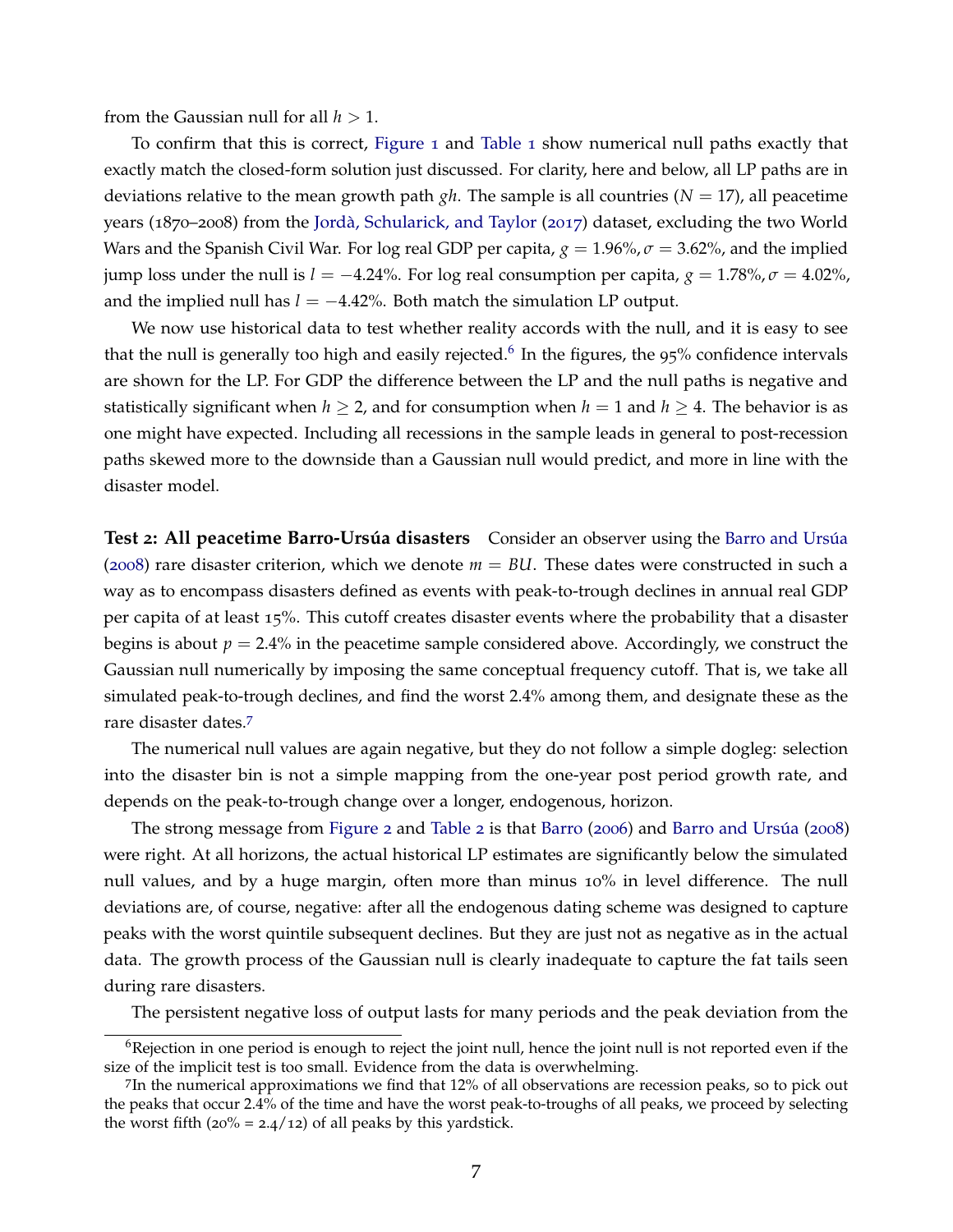

## <span id="page-9-0"></span>**Figure 1:** *LP test for non-Gaussianity, all JST recession peaks, all countries, peacetime sample*

**(a)** *Real GDP per capita, y*

**(b)** *Real consumption per capita, c*

<span id="page-9-1"></span>**Table 1:** *LP test for non-Gaussianity, all JST recession peaks, all countries, peacetime sample*

**(a)** *Real GDP per capita,* log *y (*×*100)*

|                                               | $h=1$   | $h=2$   | $h=3$   | $h=4$   | $h = 5$ | $h=6$   | $h = 7$ | $h=8$   | $h=9$   | $h=10$  |
|-----------------------------------------------|---------|---------|---------|---------|---------|---------|---------|---------|---------|---------|
| $\overline{C_h^{0,All}}$<br>$\hat{C}_h^{All}$ | $-4.24$ | $-4.25$ | $-4.25$ | $-4.25$ | $-4.25$ | $-4.25$ | $-4.25$ | $-4.25$ | $-4.25$ | $-4.25$ |
|                                               | $-4.40$ | $-5.13$ | $-5.45$ | $-6.26$ | $-7.15$ | $-7.65$ | $-8.20$ | $-8.62$ | $-8.56$ | $-8.67$ |
| Difference                                    | $-0.16$ | $-0.88$ | $-1.21$ | $-2.01$ | $-2.90$ | $-3.40$ | $-3.95$ | $-4.37$ | $-4.32$ | $-4.43$ |
| s.e.                                          | 0.17    | 0.30    | 0.40    | 0.50    | 0.60    | 0.70    | 0.78    | 0.86    | 0.93    | 0.99    |
| $p$ -value                                    | 0.37    | 0.00    | 0.00    | 0.00    | 0.00    | 0.00    | 0.00    | 0.00    | 0.00    | 0.00    |
| N                                             | 2237    | 2220    | 2203    | 2186    | 2169    | 2152    | 2135    | 2118    | 2101    | 2084    |

**<sup>(</sup>b)** *Real consumption per capita,* log *c (*×*100)*

|                                               | $h=1$   | $h=2$   | $h=3$   | $h=4$   | $h = 5$ | $h=6$   | $h = 7$ | $h=8$   | $h=9$   | $h=10$  |
|-----------------------------------------------|---------|---------|---------|---------|---------|---------|---------|---------|---------|---------|
| $\overline{C_h^{0,All}}$<br>$\hat{C}_h^{All}$ | $-4.42$ | $-4.42$ | $-4.43$ | $-4.42$ | $-4.42$ | $-4.43$ | $-4.43$ | $-4.42$ | $-4.42$ | $-4.43$ |
|                                               | $-3.39$ | $-4.40$ | $-5.31$ | $-6.26$ | $-7.61$ | $-8.08$ | $-8.29$ | $-8.88$ | $-9.04$ | $-9.91$ |
| Difference                                    | 1.02    | 0.02    | $-0.88$ | $-1.83$ | $-3.19$ | $-3.65$ | $-3.87$ | $-4.46$ | $-4.62$ | $-5.49$ |
| s.e.                                          | 0.22    | 0.33    | 0.44    | 0.55    | 0.66    | 0.76    | 0.84    | 0.91    | 0.99    | 1.06    |
| <i>p</i> -value                               | 0.00    | 0.94    | 0.04    | 0.00    | 0.00    | 0.00    | 0.00    | 0.00    | 0.00    | 0.00    |
| N                                             | 2150    | 2133    | 2116    | 2099    | 2082    | 2065    | 2048    | 2031    | 2014    | 1997    |

*Notes:*  $*$  *p* < 0.01,  $*$  *p* < 0.05,  $*$  *p* < 0.1. See text. Units are in log times 100.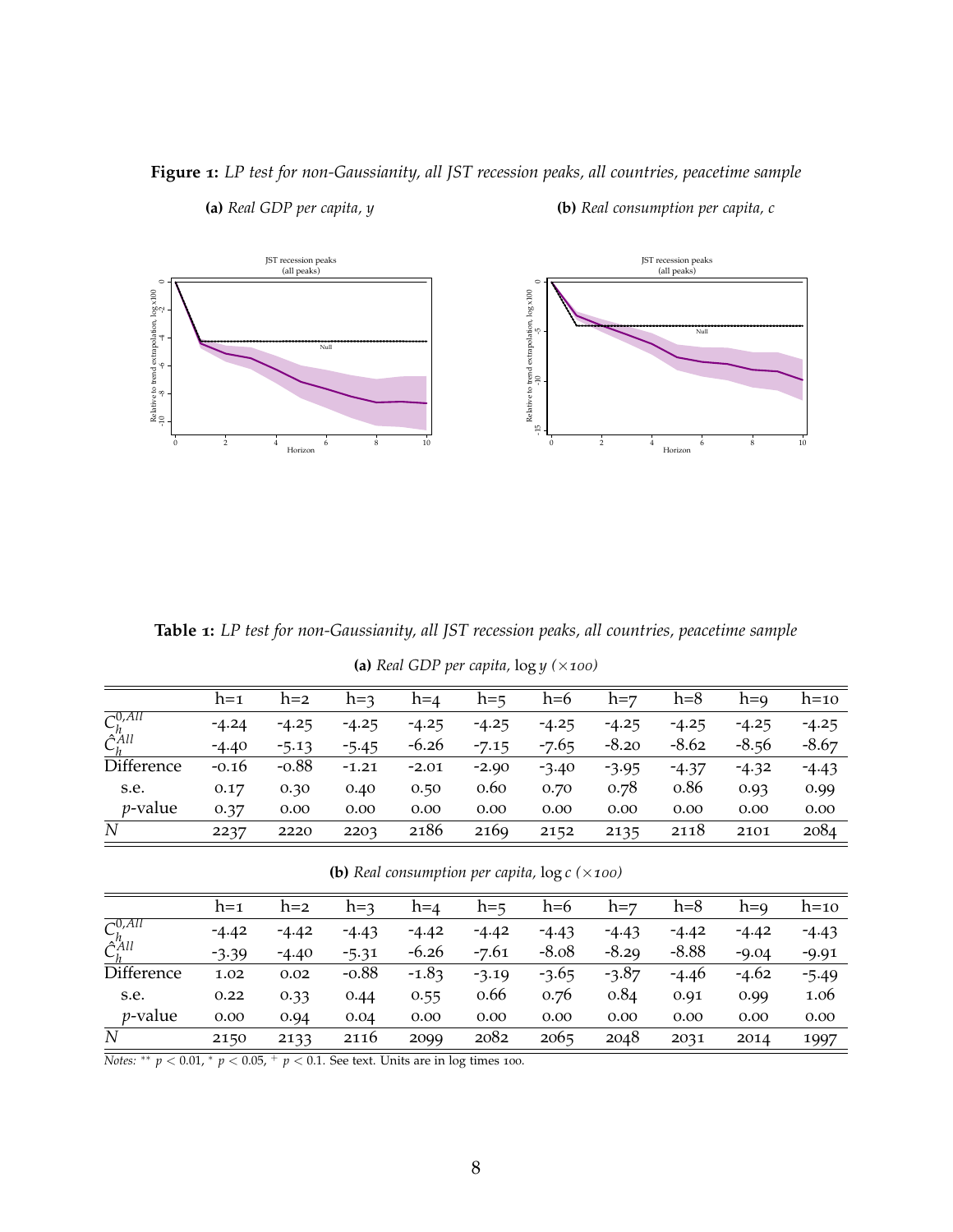Gaussian null path is -14.69% in year 7, with a deviation of -9.43% still present after 10 years. For consumption the peak deviation is -14.25% in year 7, with a deviation of -6.09% after 10 years. This supports the standard view that disaster losses consist, in some large part, of permanent downshifts in the trend path. There is also support for the mutli-period evolving disaster setup in [Nakamura,](#page-30-4) Steinsson, Barro, and Ursúa ([2013](#page-30-4)), since the loss doesn't fully appear in year 1 and slowly builds up, before some transitory part begins to fade away.

**Test 3:** All peacetime recessions minus Barro-Ursúa disasters In our third test, we revert to the recession peak criterion used in Test 1, but exclude all of the Barro-Ursúa disaster peaks used in Test 2. We refer to this mapping for the date indicators as *m* = *All* − *BU*.

The equally strong message from [Figure](#page-12-1) 3 and [Table](#page-12-0) 3 is that disasters are indeed everywhere, so to speak, and not just in Barro-Ursúa episodes. Every peak in the simulated data is counted in the simulated date indicators, except those simulated as BU disaster peaks above. And every peak in the actual data is counted in the real world date indicators, except BU disaster peaks (for robustness we actually exclude peaks within  $\pm$  2 years of a BU disaster peak).

The numerical null values are again negative: all peaks on average have subsequent declines. The null values are also lower than in [Table](#page-11-1) 2, and higher than in [Table](#page-9-1) 1, by construction: we excluded rare disasters in the numerical calculations to focus on other recession events. The historical LP estimates are also lower than in [Table](#page-11-1) 2, and higher than in [Table](#page-9-1) 1, by construction: we excluded the actual rare disasters to focus on other recession events. The null is again no longer a simple dogleg: recoveries from bad shocks that avoid the disaster threshold survive in this sample, but not those that cross the threshold; on average, then, the path bounces up compared to the full sample.

Now the main result appears, as we clearly see, since the very same type evidence of non-Gaussianity emerges. At almost all horizons, the actual LP estimates are again well below the simulated values and the differences are statistically significant. However we should note that, given the exclusion of the worst disaster events, the differences—like the estimates themselves—are smaller in scale than in [Table](#page-11-1) 2. The deviation from the null prediction is now -4.42% at 10 years for GDP; -6.92% at 10 years for consumption.

We therefore conclude that the rare disaster approach is valid: those events are still the big disasters. But now even all the other recessions in history can be viewed as mini-disasters of the same ilk. That is, there are disasters everywhere.

**Test 4:** All peacetime normal and financial recessions minus Barro-Ursúa disasters Lastly, we consider a natural hypothesis to account for the previous result, by addressing the role of financial crises in generating these patterns. It is well established that recessions associated with financial crises are more costly on average than other "normal recessions" (Jordà, Schularick, [and Taylor,](#page-29-11) [2013](#page-29-11); [Muir,](#page-30-13) [2017](#page-30-13)), and this holds true even outside of the rare disasters sample. To attack this question we just employ the Jordà, Schularick, and Taylor  $(2013)$  $(2013)$  $(2013)$  classification of recessions into Normal (N) and Financial Crisis (F) types, where the latter denotes cases where a financial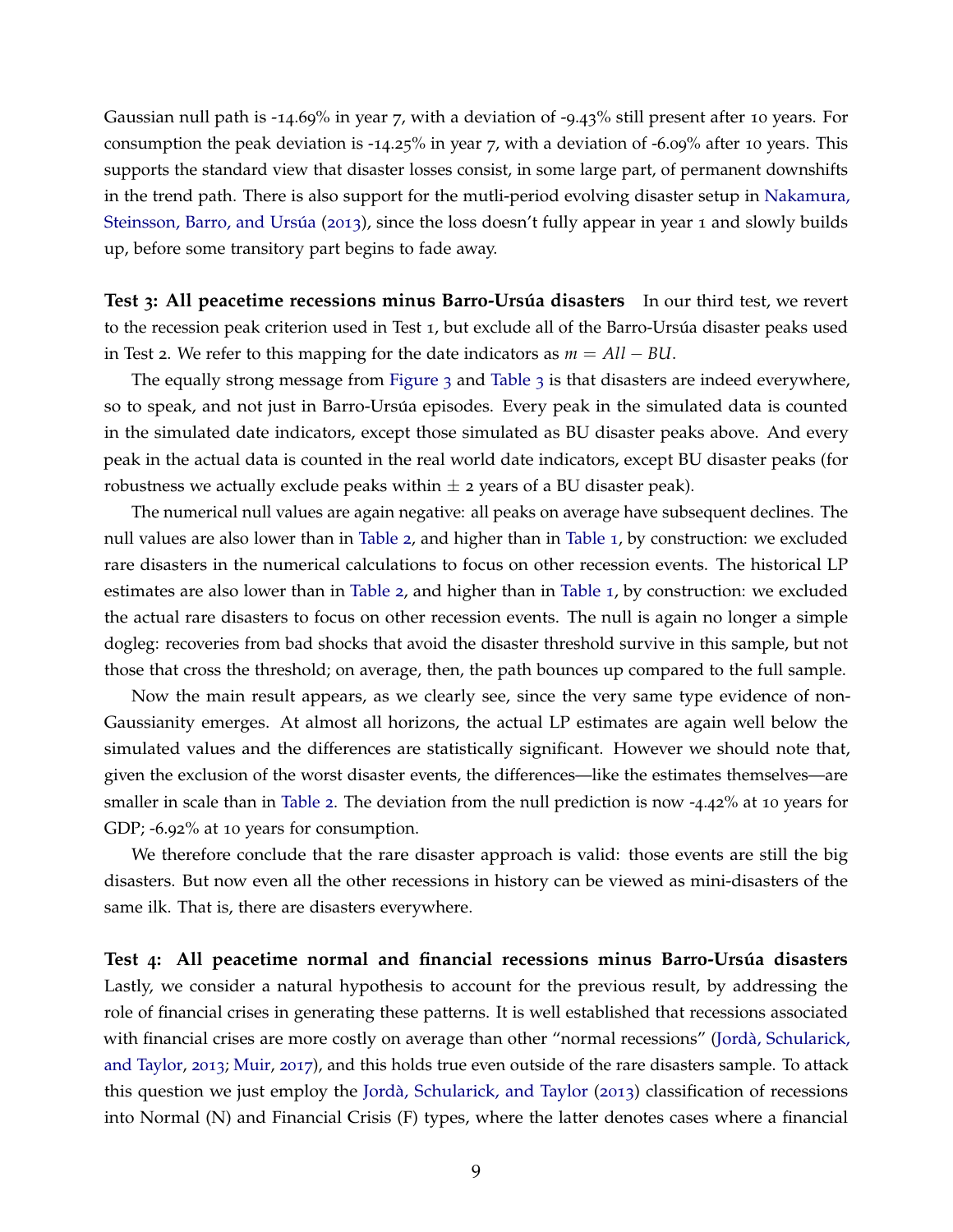

# <span id="page-11-0"></span>**Figure 2:** *LP test for non-Gaussianity, all BU disaster peaks, all countries, peacetime sample*

**(a)** *Real GDP per capita, y*

**(b)** *Real consumption per capita, c*

<span id="page-11-1"></span>**Table 2:** *LP test for non-Gaussianity, all BU disaster peaks, all countries, peacetime sample*

**(a)** *Real GDP per capita,* log *y (*×*100)*

|                                          | $h=1$   | $h=2$    | $h = 3$  | $h = 4$  | $h = 5$  | $h=6$    | $h = 7$  | $h=8$    | $h=0$    | $h=10$   |
|------------------------------------------|---------|----------|----------|----------|----------|----------|----------|----------|----------|----------|
| $\overline{C_h^{0,BU}}$ $\hat{C}_h^{BU}$ | $-6.19$ | $-9.33$  | $-10.16$ | $-10.31$ | $-10.34$ | $-10.34$ | $-10.34$ | $-10.34$ | $-10.34$ | $-10.35$ |
|                                          | $-7.82$ | $-13.64$ | $-17.29$ | $-23.49$ | $-24.93$ | $-25.03$ | $-22.54$ | $-22.90$ | $-21.55$ | $-19.78$ |
| Difference                               | $-1.63$ | $-4.31$  | $-7.13$  | $-13.17$ | $-14.59$ | -14.69   | $-12.20$ | $-12.56$ | $-11.22$ | $-9.43$  |
| s.e.                                     | 0.62    | 0.97     | 1.28     | 1.57     | 1.90     | 2.21     | 2.49     | 2.72     | 2.91     | 3.07     |
| <i>v</i> -value                          | 0.01    | 0.00     | 0.00     | 0.00     | 0.00     | 0.00     | 0.00     | 0.00     | 0.00     | 0.00     |
| $\boldsymbol{N}$                         | 2237    | 2220     | 2203     | 2186     | 2169     | 2152     | 2135     | 2118     | 2101     | 2084     |

**(b)** *Real consumption per capita,* log *c (*×*100)*

|                            | $h=1$   | $h=2$    | $h=3$    | $h=4$    | $h = 5$  | $h=6$    | $h = 7$  | $h=8$    | $h=0$    | $h=10$   |
|----------------------------|---------|----------|----------|----------|----------|----------|----------|----------|----------|----------|
| $C^{0,BU}_b$               | $-6.45$ | $-10.10$ | $-11.21$ | $-11.44$ | $-11.47$ | $-11.49$ | $-11.49$ | $-11.49$ | $-11.48$ | -11.48   |
| $\tilde{C}_h^{\tilde{B}U}$ | $-8.08$ | $-14.85$ | $-19.04$ | $-25.05$ | $-25.64$ | $-25.75$ | $-24.08$ | $-23.47$ | $-20.32$ | $-17.57$ |
| Difference                 | $-1.63$ | $-4.75$  | $-7.83$  | $-13.60$ | $-14.17$ | $-14.25$ | $-12.59$ | $-11.98$ | $-8.83$  | $-6.09$  |
| s.e.                       | 0.64    | 0.93     | 1.24     | 1.55     | 1.88     | 2.16     | 2.41     | 2.62     | 2.81     | 2.99     |
| <i>p</i> -value            | 0.01    | 0.00     | 0.00     | 0.00     | 0.00     | 0.00     | 0.00     | 0.00     | 0.00     | 0.04     |
| N                          | 2150    | 2133     | 2116     | 2099     | 2082     | 2065     | 2048     | 2031     | 2014     | 1997     |

*Notes:* \*\*  $p < 0.01$ , \*  $p < 0.05$ , +  $p < 0.1$ . See text. Units are in log times 100.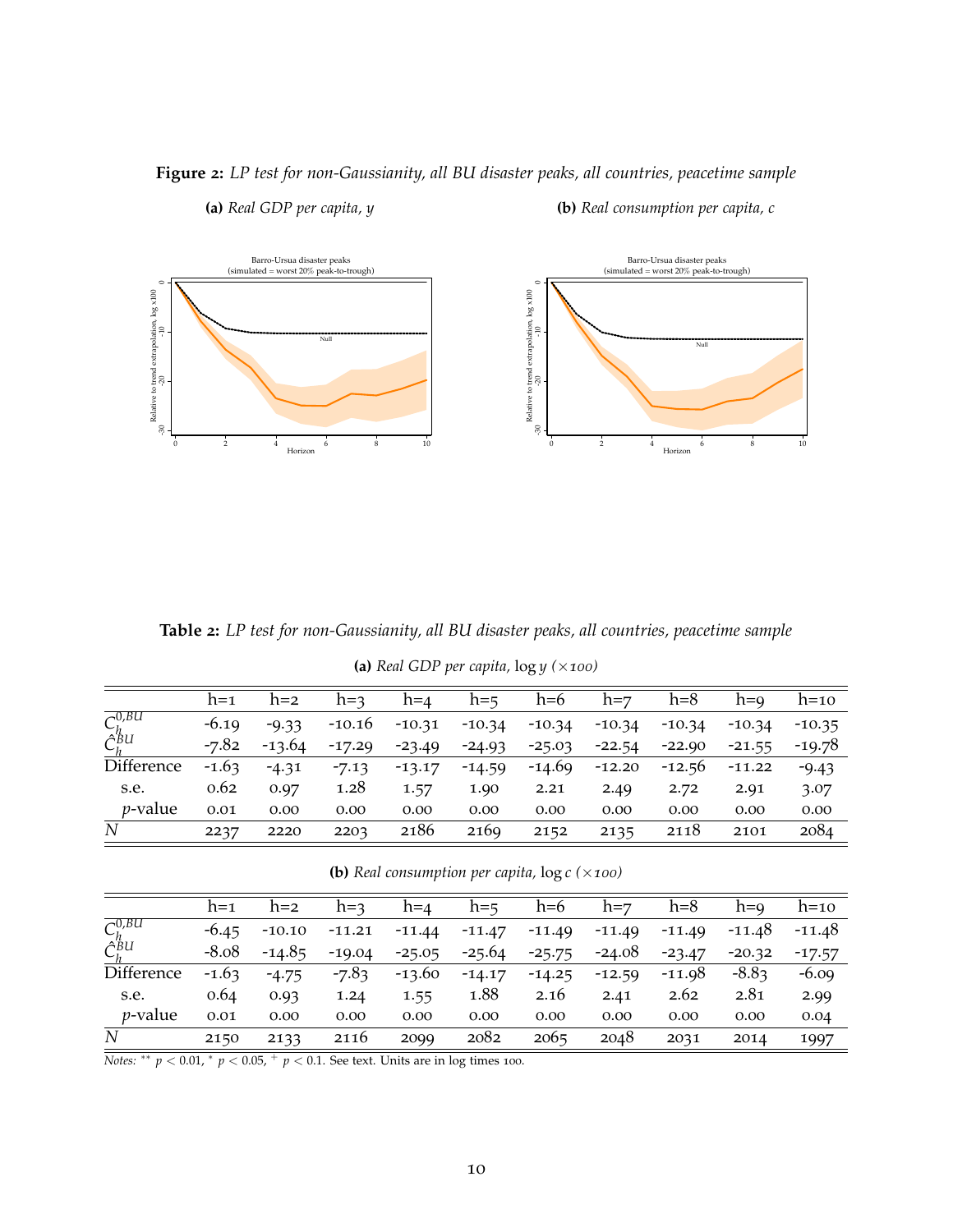## <span id="page-12-1"></span>**Figure 3:** *LP test for non-Gaussianity, all JST recession peaks, all countries, peacetime sample, excluding BU disaster peaks (*± *2 years) from the historical and simulated indicators*



**(a)** *Real GDP per capita, y*

**(b)** *Real consumption per capita, c*

<span id="page-12-0"></span>**Table 3:** *LP test for non-Gaussianity , all JST recession peaks, all countries, peacetime sample, excluding BU disaster peaks (*± *2 years) from the historical and simulated indicators*

| (a) Real GDP per capita, $\log y$ ( $\times$ 100) |  |  |  |
|---------------------------------------------------|--|--|--|
|---------------------------------------------------|--|--|--|

|                             | $h=1$   | $h=2$   | $h=3$   | $h=4$   | $h = 5$ | $h=6$   | $h = 7$ | h=8     | $h=9$   | $h=10$  |
|-----------------------------|---------|---------|---------|---------|---------|---------|---------|---------|---------|---------|
| $\overline{C_h^{0,All-BU}}$ | $-3.77$ | $-3.06$ | $-2.55$ | $-2.36$ | $-2.32$ | $-2.31$ | $-2.31$ | $-2.31$ | $-2.31$ | $-2.31$ |
| $\hat{C}_{h}^{All-BU}$      | $-3.90$ | $-4.18$ | $-4.01$ | $-4.18$ | $-4.86$ | $-5.31$ | $-6.17$ | $-6.57$ | $-6.59$ | $-6.72$ |
| Difference                  | $-0.14$ | $-1.12$ | $-1.46$ | $-1.82$ | $-2.55$ | $-3.00$ | $-3.86$ | $-4.26$ | $-4.28$ | $-4.42$ |
| s.e.                        | 0.16    | 0.27    | 0.37    | 0.46    | 0.56    | 0.66    | 0.77    | 0.87    | 0.96    | 1.03    |
| $p$ -value                  | 0.39    | 0.00    | 0.00    | 0.00    | 0.00    | 0.00    | 0.00    | 0.00    | 0.00    | 0.00    |
| N                           | 2048    | 2031    | 2014    | 1997    | 1980    | 1963    | 1946    | 1929    | 1912    | 1895    |

**(b)** *Real consumption per capita,* log *c (*×*100)*

|                               | $h=1$   | $h=2$   | $h = 3$ | $h = 4$ | $h = 5$ | $h=6$   | $h = 7$ | $h=8$   | $h=9$   | $h=10$  |
|-------------------------------|---------|---------|---------|---------|---------|---------|---------|---------|---------|---------|
| $\overline{C_{k}^{0,All-BU}}$ | $-3.90$ | $-3.05$ | $-2.41$ | $-2.15$ | $-2.09$ | $-2.08$ | $-2.07$ | $-2.07$ | $-2.07$ | $-2.07$ |
| $\hat{C}_h^{All-BU}$          | $-2.73$ | $-3.12$ | $-3.77$ | $-4.03$ | $-5.33$ | $-5.93$ | $-6.49$ | $-7.27$ | $-7.76$ | $-8.99$ |
| Difference                    | 1.18    | $-0.07$ | $-1.36$ | $-1.88$ | $-3.24$ | $-3.86$ | $-4.42$ | $-5.20$ | $-5.69$ | $-6.92$ |
| s.e.                          | 0.20    | 0.30    | 0.40    | 0.50    | 0.59    | 0.69    | 0.79    | 0.90    | 1.01    | 1.12    |
| $p$ -value                    | 0.00    | 0.81    | 0.00    | 0.00    | 0.00    | 0.00    | 0.00    | 0.00    | 0.00    | 0.00    |
| N                             | 1956    | 1939    | 1922    | 1905    | 1888    | 1871    | 1854    | 1837    | 1820    | 1803    |

 $\frac{1}{\text{Notes: } }$  ∗ *p* < 0.01, ∗ *p* < 0.05, <sup>+</sup> *p* < 0.1. See text. Units are in log times 100.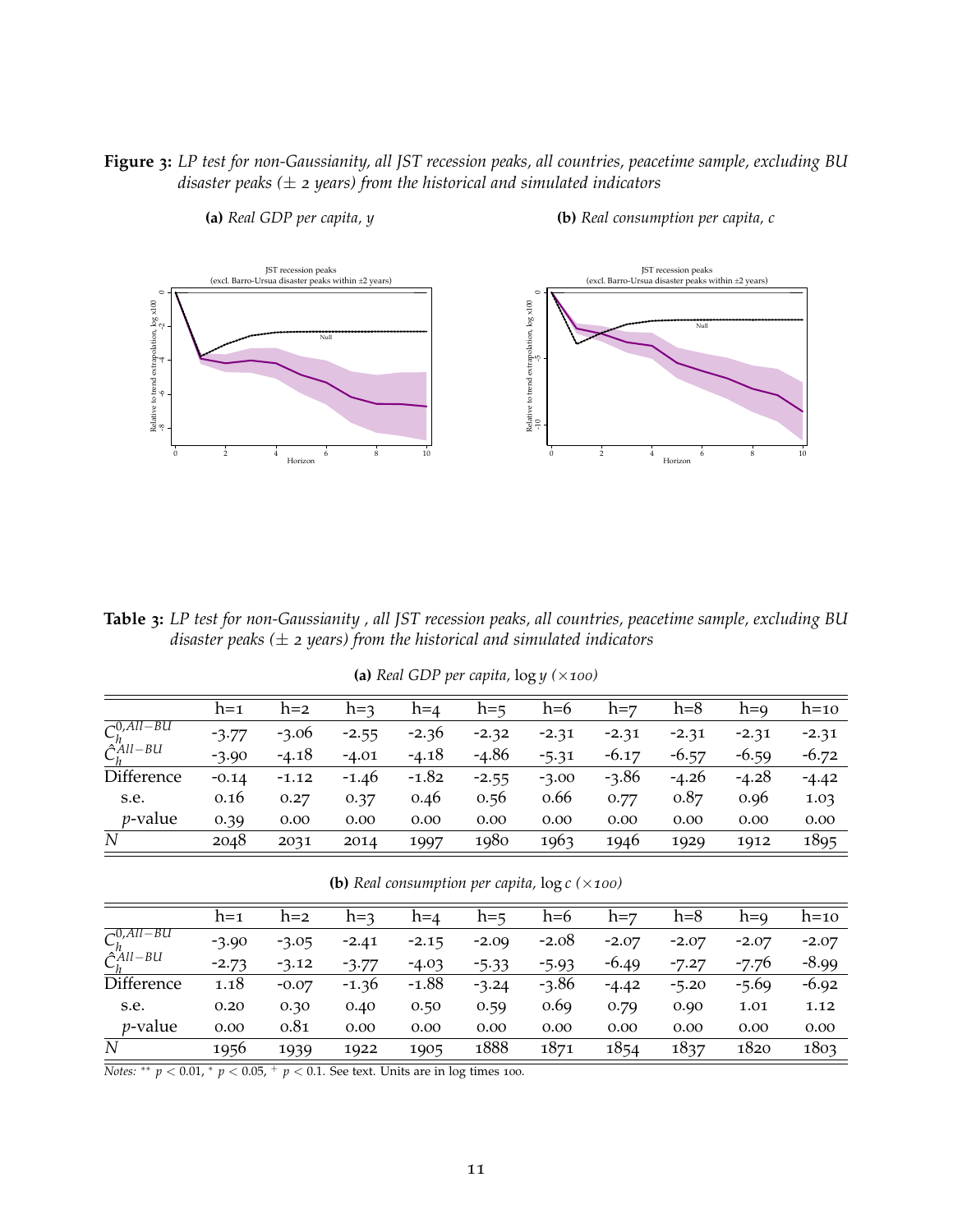crisis event occurs within  $\pm$  2 years of the recession peak. Now we just repeat the previous test, but examine differences between the null and historical paths in N and F types of recessions separately. The local projection estimates are now denoted by N and F subscripts.

[Figure](#page-14-0) 4 and [Table](#page-14-1) 4 deliver a potentially surprising answer. Financial Crisis type recessions have much worse growth paths than the null, and a good deal of the fat-left-tail growth performance seen in the last test clearly stems from the damage done in financial crisis events. However, even in the Normal recessions we still find strong evidence against the Gaussian null. So the problem is not just rare disaster causing fat tails, nor is it rare disasters and financial crises. It looks like even Normal recessions contribute to the general pattern too.<sup>[8](#page-13-0)</sup>

**Implications for welfare: do all disasters matter?** If we admit these fat-tailed mini-disasters into the welfare accounting framework, there is prima facie evidence of their quantitative significance. The intuition for this result is straightforward. Welfare calculations, risk premia, and other features of the disaster calculus center on an expression like  $pE(l)$ , the event probability  $p$  times the expected jump loss in an event *E*(*l*). For sure, mini-disasters are on average less painful, about one quarter as severe as rare disasters. However, they are about four times as likely to occur. Overall, then, they have the potential to be very consequential in welfare terms, and possibly even more than the rare disasters.

Some back-of-the envelope calculations motivate the rest of the paper. Specifically, in the peacetime JST panel data we analyzed above, the BU rare disasters have  $p = 0.024$  and from the analysis  $E(l) = 16\%$ , which would be larger if wars were included in our sample, as in [Barro](#page-28-0) ([2006](#page-28-0)). Thus,  $pE(L) = 0.384\%$ . However, non-disaster Financial Crisis recessions have  $p = 0.0024$  and from the charts  $E(L) = 8\%$ , for  $pE(b) = 0.19\%$ . And non-disaster Normal recessions have  $p = 0.072$  and from the charts  $E(L) = 4\%$ , for  $pE(b) = 0.29\%$ . Thus the expected jump loss from recessions *other than* rare disasters has a larger magnitude than that associated with the rare disasters themselves.

This highlights the key concern of our paper. Rare disasters hurt a lot, but happen once in a blue moon; but the smaller-but-frequent left-tail pain of other recessions really adds up. To the best of our knowledge, no research has considered the existence of the latter type of non-Gaussianity, nor measured the relative importance of these different flavors of disasters in the context of the literature on the welfare costs of business cycles. Setting aside the rough calculations in the last paragraph, we now need a carefully estimated growth process, a well calibrated model, and a set of meaningful counterfactuals. To this we now turn.

<span id="page-13-0"></span><sup>&</sup>lt;sup>8</sup>Note that the null is numerically constructed as in Test 3 and therefore by construction includes "big" recessions that would probably would better characterize financial crises. Instead of adjusting the null, we left the figure as is to highlight that even in this adverse choice of null, Normal recessions still exhibit statistically measurable fat-tailed features.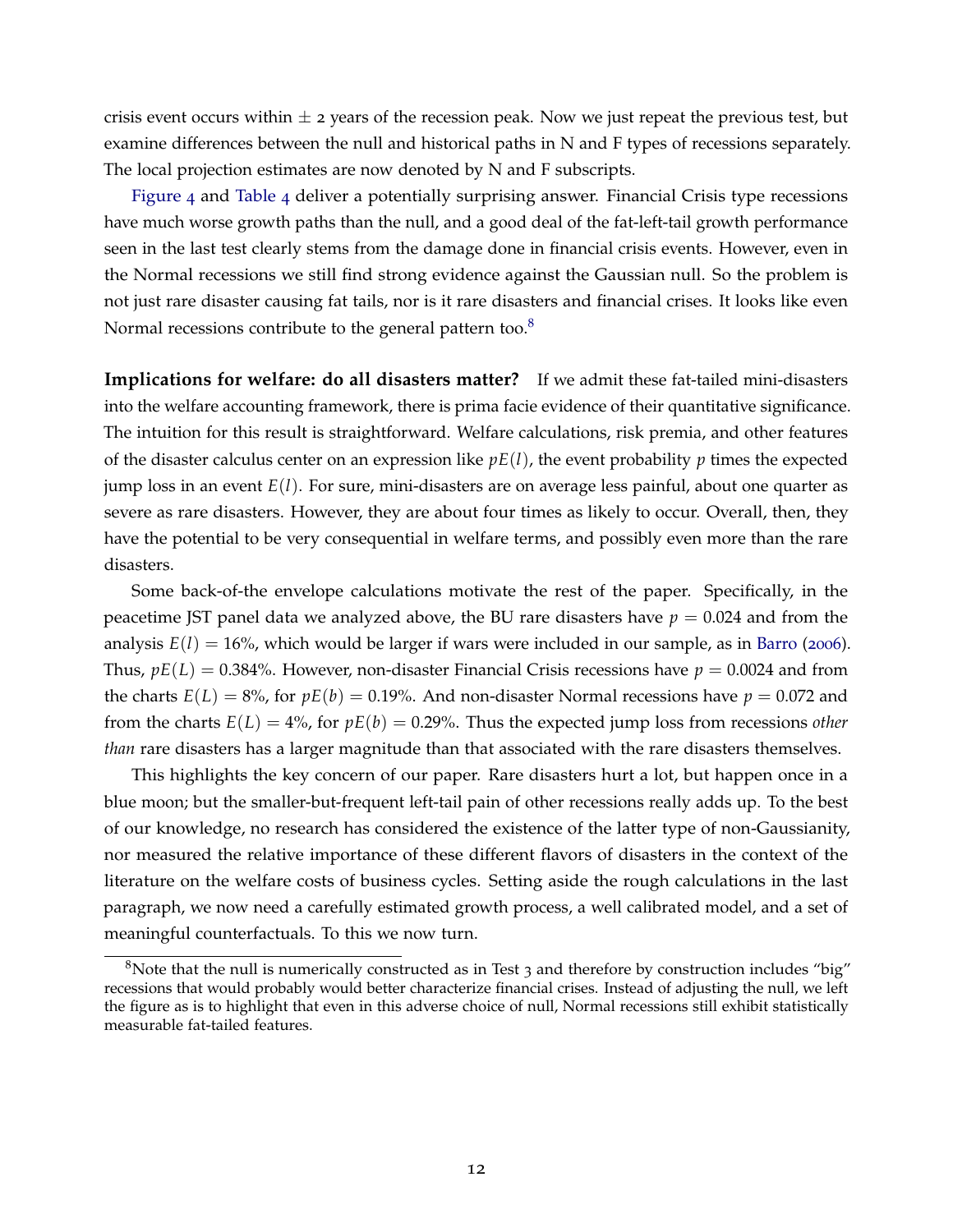## <span id="page-14-0"></span>**Figure 4:** *LP test for non-Gaussianity, all JST Normal and Financial recession peaks, all countries, peacetime sample, excluding BU disaster peaks (*± *2 years) from the historical and simulated indicators*

**(b)** *Real consumption per capita, c*

**(a)** *Real GDP per capita, y*



<span id="page-14-1"></span>**Table 4:** *LP test for non-Gaussianity, all JST Normal and Financial recession peaks, all countries, peacetime sample, excluding BU disaster peaks (*± *2 years) from the historical and simulated indicators*

|                                                                                 |         |         |         |         | $\sum_{i=1}^{n}$ |         |         |         |         |         |
|---------------------------------------------------------------------------------|---------|---------|---------|---------|------------------|---------|---------|---------|---------|---------|
|                                                                                 | $h=1$   | $h=2$   | $h=3$   | $h=4$   | $h = 5$          | $h=6$   | $h = 7$ | $h=8$   | $h=9$   | $h=10$  |
| $\begin{matrix} C_h^{0,N} \hat{C}_h^N \ \hat{C}_h^N \ \hat{C}_h^F \end{matrix}$ | $-3.77$ | $-3.06$ | $-2.55$ | $-2.36$ | $-2.32$          | $-2.31$ | $-2.31$ | $-2.31$ | $-2.31$ | $-2.31$ |
|                                                                                 | $-0.14$ | $-0.76$ | $-0.98$ | $-1.39$ | $-1.99$          | $-2.32$ | $-3.04$ | $-3.57$ | $-4.05$ | $-4.31$ |
|                                                                                 | $-0.33$ | $-2.43$ | $-3.38$ | $-3.75$ | $-5.17$          | $-5.97$ | $-7.52$ | $-7.64$ | $-6.31$ | $-6.08$ |
| Difference N                                                                    | $-0.14$ | $-0.76$ | -0.98   | $-1.39$ | $-1.99$          | $-2.32$ | $-3.04$ | $-3.57$ | $-4.05$ | $-4.31$ |
| s.e.                                                                            | 0.19    | 0.31    | 0.42    | 0.53    | 0.64             | 0.76    | 0.88    | 1.00    | 1.09    | 1.17    |
| $p$ -value                                                                      | 0.45    | 0.01    | 0.02    | 0.01    | 0.00             | 0.00    | 0.00    | 0.00    | 0.00    | 0.00    |
| Difference F                                                                    | $-0.33$ | $-2.43$ | $-3.38$ | $-3.75$ | $-5.17$          | $-5.97$ | $-7.52$ | $-7.64$ | $-6.31$ | $-6.08$ |
| s.e.                                                                            | 0.34    | 0.55    | 0.75    | 0.94    | 1.14             | 1.35    | 1.57    | 1.77    | 2.01    | 2.27    |
| $p$ -value                                                                      | 0.34    | 0.00    | 0.00    | 0.00    | 0.00             | 0.00    | 0.00    | 0.00    | 0.00    | 0.01    |
| N                                                                               | 2077    | 2060    | 2043    | 2026    | 2009             | 1992    | 1975    | 1958    | 1941    | 1924    |

**(a)** *Real GDP per capita*,  $log y$  ( $\times$ *100*)

**(b)** *Real consumption per capita,* log *c (*×*100)*

|                                                          | $h=1$   | $h=2$   | $h=3$   | $h=4$   | $h=5$   | $h=6$   | $h = 7$ | $h=8$   | $h=9$   | $h=10$  |
|----------------------------------------------------------|---------|---------|---------|---------|---------|---------|---------|---------|---------|---------|
| $\overline{C_h^{0,N}}$<br>$\hat{C}_h^N$<br>$\hat{C}_h^F$ | $-3.90$ | $-3.05$ | $-2.41$ | $-2.15$ | $-2.09$ | $-2.08$ | $-2.07$ | $-2.07$ | $-2.07$ | $-2.07$ |
|                                                          | 1.34    | 0.47    | $-0.50$ | $-0.73$ | $-1.92$ | $-2.46$ | $-2.79$ | $-3.74$ | $-4.51$ | $-5.87$ |
|                                                          | $-0.16$ | $-1.93$ | $-3.80$ | $-5.04$ | $-6.88$ | $-8.00$ | $-9.30$ | $-9.44$ | $-9.03$ | $-9.77$ |
| Difference N                                             | 1.34    | 0.47    | $-0.50$ | $-0.73$ | $-1.92$ | $-2.46$ | $-2.79$ | $-3.74$ | $-4.51$ | $-5.87$ |
| s.e.                                                     | 0.24    | 0.35    | 0.46    | 0.57    | 0.68    | 0.79    | 0.91    | 1.03    | 1.16    | 1.26    |
| <i>p</i> -value                                          | 0.00    | 0.18    | 0.27    | 0.20    | 0.00    | 0.00    | 0.00    | 0.00    | 0.00    | 0.00    |
| Difference F                                             | $-0.16$ | $-1.93$ | $-3.80$ | $-5.04$ | $-6.88$ | $-8.00$ | $-9.30$ | $-9.44$ | $-9.03$ | $-9.77$ |
| s.e.                                                     | 0.40    | 0.59    | 0.78    | 0.97    | 1.15    | 1.33    | 1.53    | 1.73    | 2.00    | 2.29    |
| <i>p</i> -value                                          | 0.70    | 0.00    | 0.00    | 0.00    | 0.00    | 0.00    | 0.00    | 0.00    | 0.00    | 0.00    |
| $\boldsymbol{N}$                                         | 1974    | 1957    | 1940    | 1923    | 1906    | 1889    | 1872    | 1855    | 1838    | 1821    |
|                                                          |         |         |         |         |         |         |         |         |         |         |

*Notes:*  $*$  *p* < 0.01,  $*$  *p* < 0.05,  $*$  *p* < 0.1. See text. Units are in log times 100.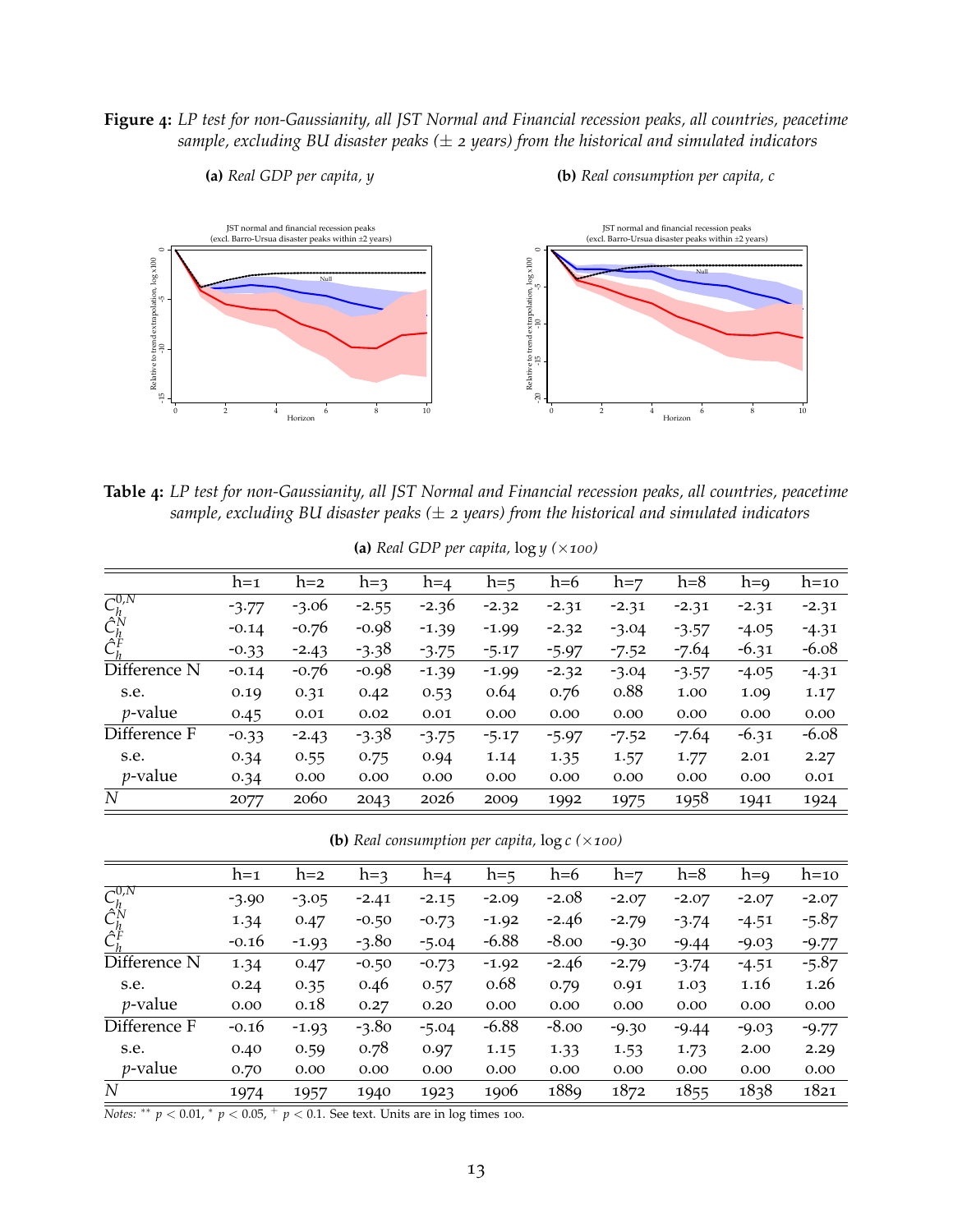#### 3. Disaster paths with randomly varying severity

The previous section establishes that, on average, even plain vanilla recessions are like mini-disasters. However, it does not quite tell us how much consumption the representative agent would forgo to avoid them, a critical calculation to assess welfare costs. Motivated by the methods used above, we introduce an estimation technique that will allow us to calibrate disaster dynamics directly from local projections. Later we incorporate these estimates to conduct the proper welfare calculation.

We begin by conceiving of the economy as evolving under two different regimes. In normal times the economy evolves as the random walk with drift of [Equation](#page-5-0) 1. When a disaster hits, the economy is shunted onto a different regime whose dynamics we wish to characterize next. Thus, the empirical process corresponding to all calendar dates associated with an event *r*, that is  $\{t(r_m)\}_{r_m=1}^{R_m}$ , is a *point process* with a long tradition in statistics (see, e.g., [Cox and Isham,](#page-28-9) [1980](#page-28-9), for an introduction to the topic). In particular, if we assume—as we will assume in our simulations later—that at each calendar time period a Bernoulli draw with constant success probability determines whether an event takes place, then the duration elapsed between events,  $\tau(r) = t(t) - t(r-1)$ , is approximately distributed as an exponential random variable.

Applications in economics include models describing the arrival of policy rate changes [\(Hamilton](#page-29-13) [and Jorda,](#page-29-13) [2002](#page-29-13); [Hu and Phillips,](#page-29-14) [2004](#page-29-14)), descriptions of the arrival of trades in financial markets [\(Bowsher,](#page-28-10) [2007](#page-28-10); [Engle and Lunde,](#page-29-15) [2003](#page-29-15); [Engle and Russell,](#page-29-16) [1998](#page-29-16)), and models of trades in commodity markets [\(Davis and Hamilton,](#page-28-11) [2004](#page-28-11)), among others.

In order to allow the severity of each disaster to vary randomly, we expand on our previous specification. Therefore, at each event date  $t(r)$ , we assume that there is an associated stochastic process characterizing the depth of the recession associated to the *r th* event. We denote the path at each event *r* as  $C(r) = (C_1(r), \ldots, C_H(r))$  where the  $C(r)$  are indexed by *r* (we omit reference to the mapping for simplicity). Before becoming more specific, it is important to note that the stochastic process given by  $\{t(r), C(r)\}_{r=1}^R$  for  $r \in \mathbb{Z}$  now becomes a *marked point process* (see [Cox,](#page-28-12) [1972](#page-28-12); [Last](#page-30-14) [and Brandt,](#page-30-14) [1995](#page-30-14), for two classical references). That means that the intensity or *hazard* rate with which events arrive and the values that the marks take could be related, in principle.

Our strategy is more modest motivated by the evidence and to facilitate the simulations in later sections. First, we assume that there is no duration dependence in the point process, that is, the duration between two disasters is uninformative about when the next recession will hit, or as stated earlier,  $\tau(r) \sim \mathcal{E}(\lambda)$ , that is, durations are exponentially distributed with constant hazard  $\lambda = 1/p$ where *p* is the success probability in the Bernoulli trial. This seems consistent with findings reported in the literature on recession prediction (see, e.g., Berge and Jordà, [2011](#page-28-13); [Chauvet and Hamilton,](#page-28-14) [2006](#page-28-14); [Diebold and Rudebusch,](#page-29-17) [1990](#page-29-17)). Second, the point process and the process for the marks are assumed to be independent from each other. In other words, the severity a disaster is not a function of how long ago the previous disaster happened. Here again the evidence does not strongly suggest otherwise. Potential violations of these two assumptions in other contexts are an interesting area of research that we reserve for a different paper.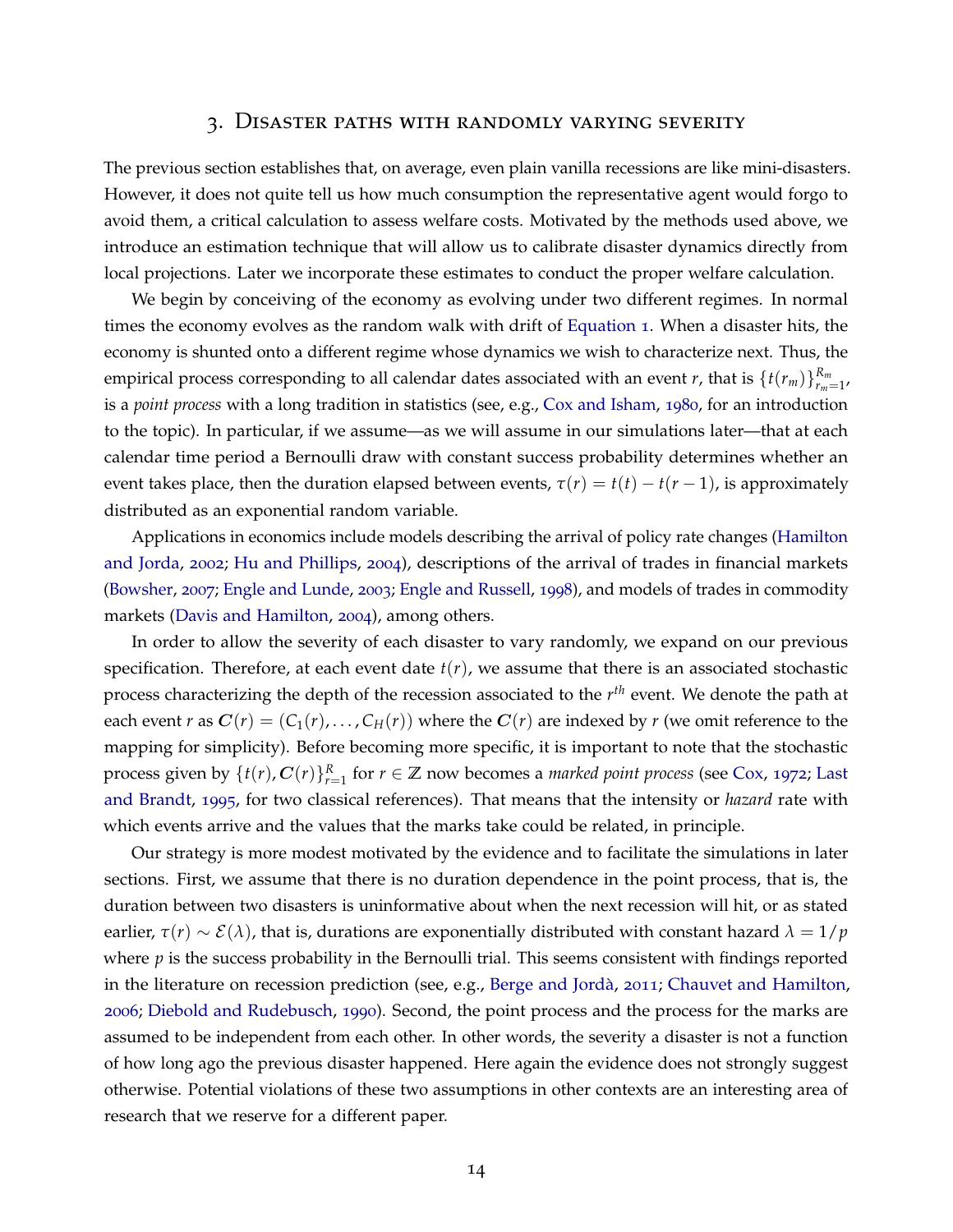A simple way to extend the framework of marked point processes is to augment our local projections specification as follows:

<span id="page-16-0"></span>
$$
\Delta_h x_{t(r)+h} = \mu_h + \alpha_h \exp(\zeta_{t(r)}) d_t^0 + u_{t(r)+h} \; ; \quad \zeta_{t(r)} \sim N(0, \sigma_{\zeta}^2) \; ; \quad u_{t(r)+h} \sim N(0, \sigma_h^2) \; ; \qquad (5)
$$
  

$$
r = 1, ..., R \; ; \quad h = 1, ..., H \; ,
$$

where *ζ* and *u* are independent from each other. Call this model *random coefficient local projections* or RCLP. We also present the model by omitting the panel dimension of our application to avoid notational clutter. Thus, note that  $E(\exp(\zeta)) = \exp(\sigma_{\zeta}^2)$  $\frac{2}{\zeta}$ /2) and hence, when evaluated at the mean, *C*<sup>*h*</sup> ≈ *α*<sup>*h*</sup> exp( $σ^2$ <sub> $ζ$ </sub>  $\frac{2}{\zeta}$  /2) where  $C_h$  refers to the non-random version of the local projections in [Equation](#page-6-1) 4.

In order to get a tangible sense of what the RCLP specification buys us, notice that  $exp(\zeta) \in (0, \infty)$ since *ζ* ∈ (−∞, ∞), meaning that as *ζ* → −∞, the disaster approaches the null model proposed by [Lucas](#page-30-0) ([1987](#page-30-0), [2003](#page-30-1)) and shown in [Equation](#page-5-0) 1. This is why we do not scale the constant term by  $\exp(\zeta)$  as we do with the other coefficients. As  $\zeta \to \infty$ , the disaster becomes increasingly severe. As we will show momentarily, we estimate  $\sigma_{\zeta} \approx 0.5$ . This means that the recession penalty coefficients, *α<sup>h</sup>* are scaled up or down as follows. Take a centered 95% probability range for *ζ*. At the low end, the coefficient *α<sup>h</sup>* is scaled down by a factor of 0.4, approximately. At the other end, it gets scaled by a factor of approximately 2.7. In other words, the worst recession is about 7 times worse than the weakest recession when comparing the 2.5% quantile to the 97.5% quantile of the distribution of the latent variable *ζ*.

As an example, if the typical recession results in a 2% decline in GDP in the first year, a mild recession will result in a decline of about 0.8%, whereas a severe recession is in the order of 5.4%. Thus, this simple extension of the model permits quite a range of variation in the severity of disaster events, which can easily bracket the mild recession of 2001 and the Great Recession in the U.S., for example. When *ζ* is at its zero mean, the coefficient *α<sup>h</sup>* is scaled by a factor of 1.3, meaning that our estimates of  $\alpha_h$  are approximately such that  $C_h \approx \alpha_h$  since  $e^{0.5^2/2} = 1.01$ . This provides a convenient rule of thumb to compare the fixed and random coefficient model estimates.

The model in [Equation](#page-16-0) 5 can be extended in a number of ways that we leave unexplored here as those extensions are not our primary focus in this paper. In more general applications, a typical local projection exercise would include additional controls. However, it is easy to see how these extensions could be accommodated. The specification in [Equation](#page-16-0)  $5$  can be estimated by maximum likelihood for each horizon  $h = 1, \ldots, H$  noting that because we work in event time,  $\zeta_{\tau}$  is common to all horizons and the system of equations can be set up accordingly. Although this is the recommended approach for general applications of the model, the particular application that we pursue here allows for a simpler, single equation estimation procedure as follows:

<span id="page-16-1"></span>
$$
\Delta_h x_{t(r)+h} = \mu_h + \left(\sum_{h=1}^H \alpha_h d_{t(r)}^0\right) \exp(\zeta_{t(r)}) + \eta_{t(r)+h}.
$$
\n(6)

Because we have worked so far with cumulated responses, it is worth remarking that a similar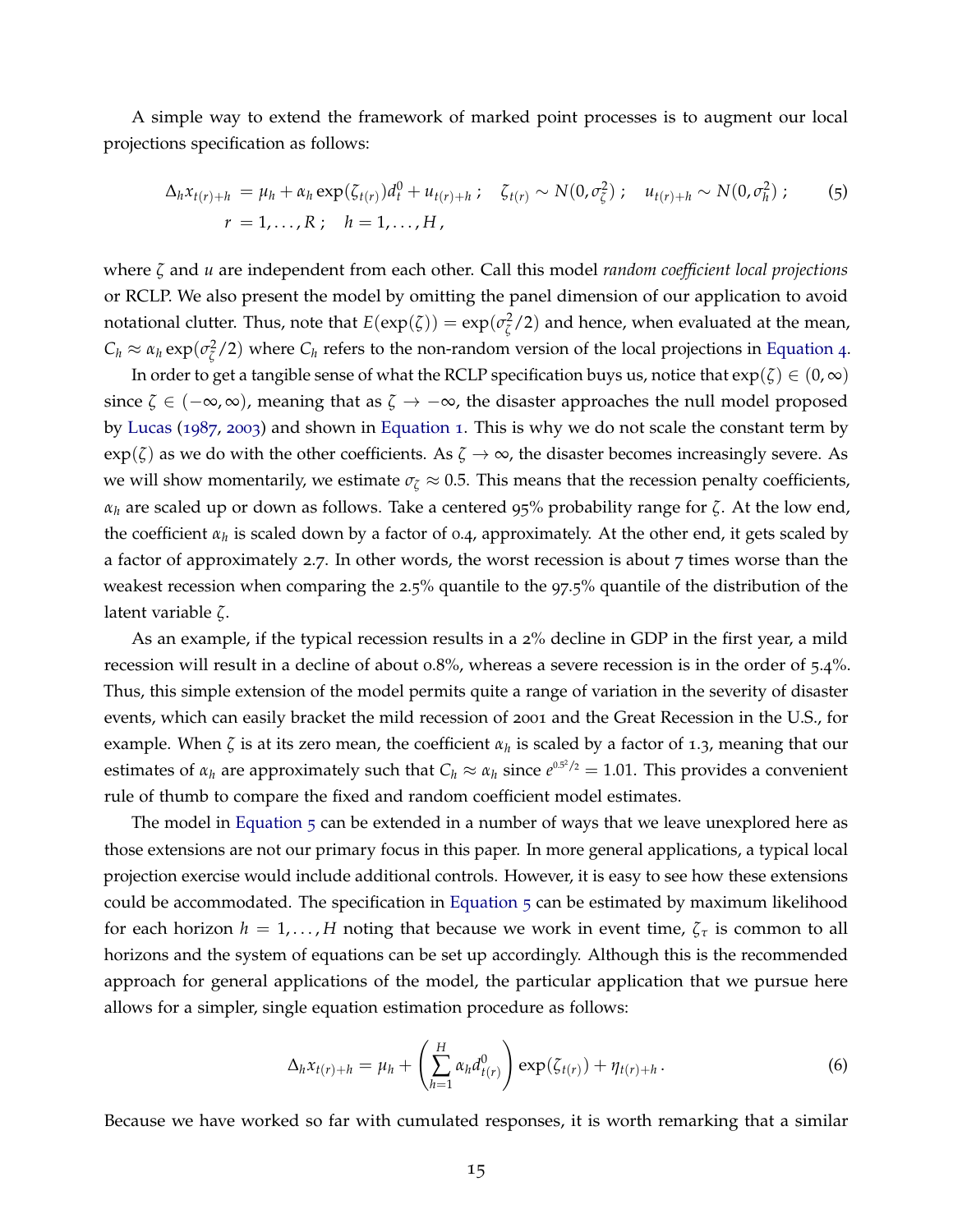approach can be used when working with typical impulse responses. In that case, [Equation](#page-16-0) 5 can be rewritten as:

$$
\Delta x_{t(r)+h} = g_h + \pi_h \exp(\zeta_{t(r)}) d_{t(r)}^0 + v_{t(r)+h} \; ; \quad \zeta_{t(r)} \sim N(0, \sigma_{\zeta}^2) \; ; \quad v_{t+h} \sim N(0, \sigma_h^2) \; . \tag{7}
$$

Similarly, [Equation](#page-17-0) 7 would then be expressed instead as:

<span id="page-17-1"></span><span id="page-17-0"></span>
$$
\Delta x_{t(r)+h} = \gamma_h + \left(\sum_{h=1}^H \pi_h d_{t(r)}^0\right) \exp(\zeta_{t(r)}) + \zeta_{t(r)+h}.
$$
 (8)

In our application we will report results based on both approaches by further noting that the *α*<sub>*h*</sub> coefficients in [Equation](#page-17-1) 6 simply accumulate the coefficients  $π$ <sup>*h*</sup> in Equation 8, that is,  $α$ <sup>*h*</sup> =  $\pi_1 + \ldots + \pi_h$ . This makes it easy to compare one set of estimates with the other as we do below.

## 3.1. Estimating the baseline RCLP model

Using the methods just introduced, we estimate baseline values on data that we will then use for the welfare calculation of the cost of business cycles. For this reason we focus only on real consumption per capita in what follows. Let *cit* denote the log of annual real consumption per capita across years  $t = 1, ..., T$  and countries  $i = 1, ..., I$ . The relevant sample will be drawn from the same peacetime dataset as above, with recession peaks, *r*, further sorted into two types: recessions associated with financial crises (*F*) and normal recessions (*N*). Accordingly, let *Fi*,*<sup>t</sup>* = 1 for a business cycle peak of the *F* type, and *Ni*,*<sup>t</sup>* = 1 an analogous indicator variable for *N* type peaks. In due course, the occurrence of these peaks will be modeled as Bernoulli draws, as in standard disaster models.

The sample used for estimation is limited by business cycle peak episodes, *r* = 1, ..., *R*. The *r*th peak in the sample corresponds to the country-year observation  $\{i(r), t(r)\}\$ . The next recession peak does not occur until observation  $\{i(r+1), t(r+1)\}$ . Hence, the sample used for estimation is  $S = \{i, t, h | i = i(r); t = t(r); h = 1, \ldots, H(r); r = 1, \ldots, R\}$ , that is, we use all country-year pairs during recession episodes only.

We index  $H(r)$  by r. Because the length of expansion varies across recessions r. In any case, as a practical matter, we limit included observation to those which satisfy  $H(r) \leq 10 = H_{max}$  since few expansion last more than 10 years, and this subsample of observations is too small to afford precise path estimates beyond this horizon. Of course, allowing *Hmax* = 10 does not constraint the recession to revert to its growth path sooner. We simply let the data determine that.

We now describe the counterpart specification to [Equation](#page-16-1) 6 in cumulative form. Hence, we specify the LHS variable of the LP in similar fashion as ∆*hci*(*r*),*t*(*r*)+*<sup>h</sup>* . In parallel, we also estimate the counterpart specification in growth rates given by [Equation](#page-17-1) 8, in which case the LHS is defined as  $\Delta c_{i(r),t(r)+h}$ . As we will see shortly, the results are essentially the same. We now discuss the specifics of the RCLP specification in cumulative terms. The specification in growth rates is analogous as we show momentarily.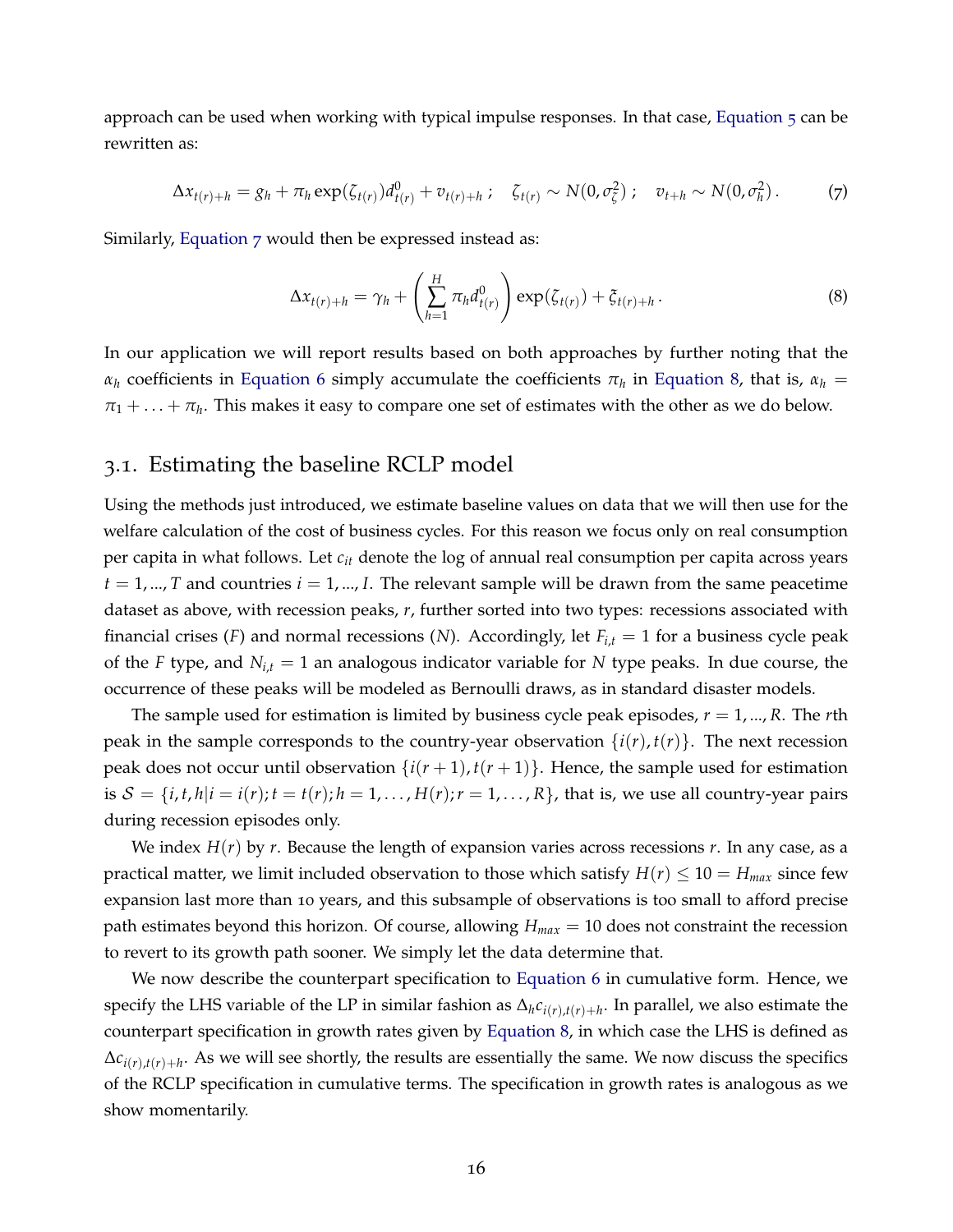As discussed in the previous section, to allow for the depth of each recession episode to vary randomly, we extend the standard LP set-up to the RCLP specification introduced earlier as follows for the counterpart to [Equation](#page-16-1) 6:

<span id="page-18-0"></span>
$$
\Delta_{h}c_{i(r),t(r)+h} = \mu_{h} + \left(\sum_{h=1}^{H(r)} [\alpha_{h}^{f}F_{i(r),t(r)} + \alpha_{h}^{n}N_{i(r),t(r)}]\right) e^{\zeta_{i(r),t(r)}} + (\alpha_{LR}^{f} \mathbb{I}(h > H_{max})F_{i(r),t(r)} + \alpha_{LR}^{n} \mathbb{I}(h > H_{max})N_{i(r),t(r)}) e^{\zeta_{i(r),t(r)}} + \epsilon_{i(r),t(r)}^{h}; \quad \forall i, t, h \in S; H(r) \leq 10 = H_{max},
$$
\n(9)

where the terms in the second line of this expression capture unspecified long-run effects sometimes lasting beyond *Hmax*. We explain this feature in more detail momentarily. First note that the coefficients *α f*  $\mu_h^f$  and  $\alpha_h^n$  measure disaster-type losses in financial crises and normal recessions, respectively. In particular, the coefficient  $\alpha_h^f$  measures the (one-period or cumulative growth) impact of a financial crisis recession at *h*-years, relative to trend. The interpretation of the coefficient  $\alpha_h^n$  is analogous for normal recessions. Both are modulated by  $e^{\zeta_i(r),t(r)}$  to allow for variation in the severity of the episode, as explained in the previous section.

Returning to the second line in [Equation](#page-18-0) 9, note that in finite samples—where cycles of arbitrarily long length *H* are never observed—we cannot achieve reasonable sample sizes of outcomes to measure growth or level deviations at large *H*. Thus, pragmatically, we truncate the LP estimation at a reasonable horizon *Hmax*. This is allows estimation using a reasonable number of observations from which to compute growth or cumulative growth. Second, beyond that horizon we implicitly assume in the growth rate regression that the process reverts to the random walk with drift for  $h > H_{max}$ . That is, the cumulation of all growth losses captured by the  $\alpha_h^n$  and  $\alpha_h^f$ *h* parameters will cease at that point, and no further permanent loss is incurred: the disaster is over. To make the regression consistent with this formulation, we need to impose permanent losses via the long-run permanent loss terms  $\alpha_{LR}^f$  and  $\alpha_{LR}^n$ .

Assuming that a financial recession leads to a permanent loss has become the consensus view since at least [Cerra and Saxena](#page-28-15) ([2008](#page-28-15)). Assuming that a normal recession also leads to a permanent loss, however, might be controversial. Therefore, in our baseline level regression results to be conservative, we will impose the restriction  $\alpha_{LR}^n = 0$  and assume there is no permanent loss from a normal recession, and only estimate  $α_{LR}^f$ . For the baseline growth regression we will do the same, and therefore impose the restriction  $\sum_{h=1}^{H} \alpha_h^n = 0$ .

Note that this type of constraint effectively adjusts the trend component and therefore also rescales all financial recession coefficients. In other words, if financial recessions had the same long-run impact as normal recessions, the financial recession coefficients would sum up to zero as well. We will discover that this is clearly not the case, in line with consensus. Of course, all else equal, these restrictions limit the welfare losses in the normal recessions, and lower estimates of welfare costs, and in that sense are conservative.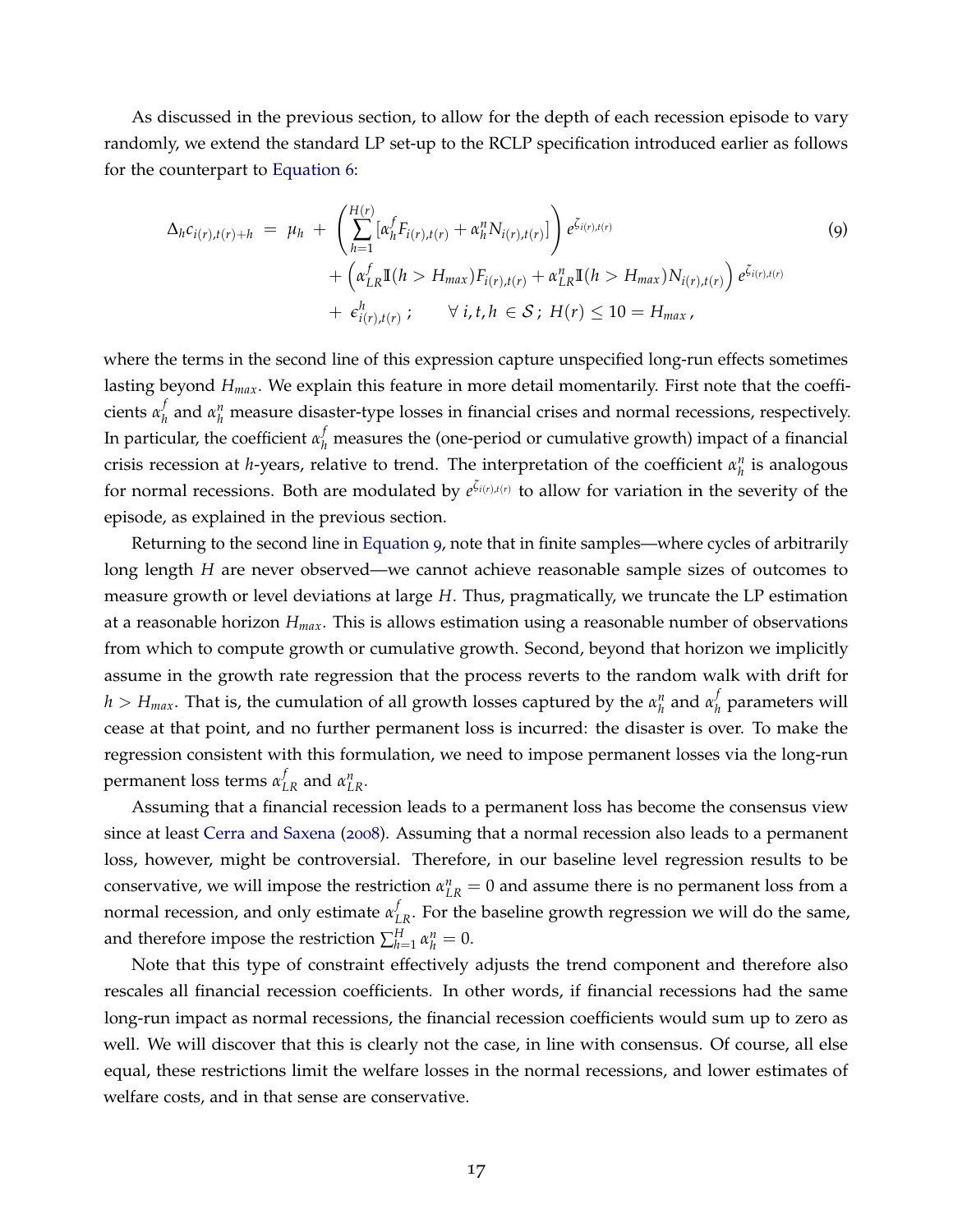<span id="page-19-1"></span>

**Figure 5:** *Recession paths for Normal and Financial Crisis Recessions*

*Notes:* The figure shows *Normal* versus financial crisis recession (*Fin*) paths by displaying estimates of the  $\alpha_{h}^{n}$  and  $\alpha_{h}^{f}$  coefficients in [Equation](#page-18-0) 9 in the cumulative (*cum.*) version in that specification as well as the *growth* rate version (not shown). In addition, the figure displays the same coefficients when estimated with traditional fixed coefficient local projection versions pf [Equation](#page-18-0) 9. The coefficients of the growth versions are reported in cumulative form by adding up the coefficient estimates appropriately. The estimates are scaled by 100 to show the results in percent deviations from the peak of activity. 95 % confidence intervals from the RCLP estimates are provided as shaded regions. The recession paths are scaled to ensure that normal recessions have no long run effect, i.e., the constraint  $\sum_{h=1}^{10} \hat{n}^h = 0$  is imposed. See text.

This specification makes the connection with the empirical results in Section [2](#page-4-1) direct. However, in the next section we conduct our welfare calculations using the specification in growth rates parallel to [Equation](#page-17-1) 8. Thus, the version of [Equation](#page-18-0) 9 in growth rates is easily seen to be:

<span id="page-19-0"></span>
$$
\Delta c_{i(r),t(r)+h} = \mu_h + \left( \sum_{h=1}^{H(r)+1} [\pi_h^f F_{i(r),t(r)} + \pi_h^n N_{i(r),t(r)}] \right) e^{\zeta_{i(r),t(r)}} + \epsilon_{i(r),t(r)}^h ; \qquad \forall \ i, t, h \in S, \quad (10)
$$

As we show next, the results from using the cumulative or growth specifications in equations [9](#page-18-0) and [10](#page-19-0) generate essentially the same results, as one would expect. However, [Equation](#page-19-0) 10 makes it easier to simulate the data for our purposes.

# 3.2. Results

Based on the previous section, we estimate a battery of specifications that serve as baseline for the welfare calculations in later sections. In particular, we estimate models in cumulative and growth forms, using fixed coefficient local projections (LP) and random coefficient local projections (RCLP), and provide separate results for normal recessions  $(N)$  and financial crisis recessions  $(F)$ . [Figure](#page-19-1)  $\frac{1}{5}$ and [Table](#page-20-0) 5 summarize the estimated paths based on all these variants.

Several results deserve comment. First, it is encouraging (though not unexpected) to see that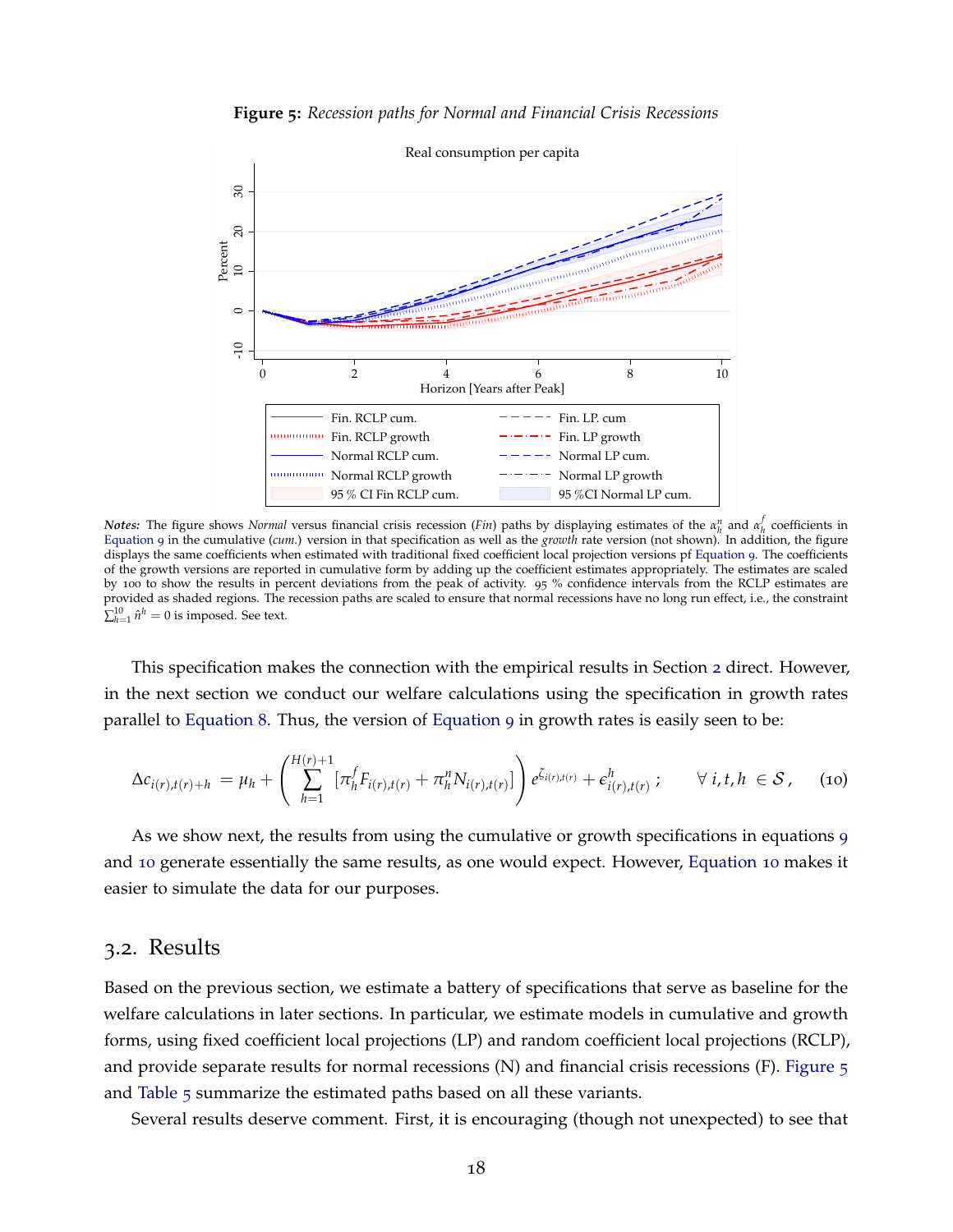<span id="page-20-0"></span>

|                  | (1)<br>LP cumulative | (2)<br>RCLP cumulative |              | (3)<br>LP Growth   | (4)<br><b>RCLP Growth</b> |
|------------------|----------------------|------------------------|--------------|--------------------|---------------------------|
|                  |                      |                        |              |                    |                           |
| $\alpha_1^n$     | $-5.6***$            | $-4.1***$              | $\pi_1^n$    | $-5.5***$          | $-5.2***$                 |
|                  | (0.5)                | (0.4)                  |              | (0.2)              | (0.2)                     |
| $\alpha_2^n$     | $-7.3***$            | $-5.3***$              | $\pi_2^n$    | $-1.6***$          | $-1.3***$                 |
|                  | (0.6)                | (0.5)                  |              | (0.3)              | (0.2)                     |
| $\alpha_3^n$     | $-7.7***$            | $-5.4***$              | $\pi_3^n$    | $-0.2$             | 0.3                       |
|                  | (0.6)                | (0.5)                  |              | (0.3)              | (0.2)                     |
| $\alpha_4^n$     | $-7.5***$            | $-5.4***$              | $\pi_4^n$    | 0.3                | $0.6***$                  |
|                  | (0.7)                | (0.6)                  |              | (0.3)              | (0.3)                     |
| $\alpha_5^n$     | $-6.8***$            | $-4.8***$              | $\pi_5^n$    | $0.9^{\ast\ast}$   | $1.2***$                  |
|                  | (0.8)                | (0.7)                  |              | (0.4)              | (0.3)                     |
| $\alpha_6^n$     | $-6.0***$            | $-4.0***$              | $\pi^n_6$    | $1.3***$           | $1.3***$                  |
|                  | (0.9)                | (0.7)                  |              | (0.4)              | (0.4)                     |
| $\alpha_7^n$     | $-6.0***$            | $-3.4***$              | $\pi_7^n$    | $0.9^{\ast\ast}$   | $0.8***$                  |
|                  | (1.0)                | (0.8)                  |              | (0.5)              | (0.4)                     |
| $\alpha_8^n$     | $-4.7***$            | $-1.6*$                | $\pi_8^n$    | $1.3***$           | $1.0^{**}$                |
|                  | (1.1)                | (0.9)                  |              | (0.5)              | (0.5)                     |
| $\alpha_9^n$     | $-4.8***$            | $-1.0$                 | $\pi_9^n$    | $1.5***$           | $1.1***$                  |
|                  | (1.2)                | (1.0)                  |              | (0.6)              | (0.5)                     |
| $\alpha_{10}^n$  | 0.0                  | 0.0                    | $\pi_{10}^n$ | $\mathbf{1.1}^{*}$ | 0.2                       |
|                  | $\left( . \right)$   | (.)                    |              | (0.6)              | (0.6)                     |
| $\alpha_1^f$     | $-5.4***$            | $-4.2***$              | $\pi_1^f$    | $-5.5***$          | $-5.0***$                 |
|                  | (0.7)                | (0.7)                  |              | (0.4)              | (0.4)                     |
| $\alpha_2^f$     | $-8.4***$            | $-6.6***$              | $\pi_2^f$    | $-3.2***$          | $-2.9***$                 |
|                  | (0.8)                | (0.8)                  |              | (0.4)              | (0.3)                     |
| $\alpha_3^f$     | $-11.0***$           | $-8.2***$              | $\pi_3^f$    | $-2.3***$          | $-1.8***$                 |
|                  | (1.0)                | (1.0)                  |              | (0.5)              | (0.4)                     |
| $\alpha_4^f$     | $-13.7***$           | $-9.8***$              | $\pi_4^f$    | $-1.9***$          | $-1.7***$                 |
|                  | (1.2)                | (1.2)                  |              | (0.6)              | (0.4)                     |
|                  |                      |                        |              |                    |                           |
| $\alpha_5^f$     | $-14.3***$           | $-10.1***$             | $\pi_5^f$    | $-0.9$             | $-0.3$                    |
|                  | (1.3)                | (1.4)                  |              | (0.6)              | (0.5)                     |
| $\alpha_6^f$     | $-15.5***$           | $-10.0***$             | $\pi_6^J$    | $-0.6$             | $0.1\,$                   |
|                  | (1.6)                | (1.6)                  |              | (0.8)              | (0.6)                     |
| $\alpha_7^f$     | $-16.7***$           | $-9.5***$              | $\pi_7^f$    | $-0.2$             | 0.7                       |
|                  | (1.8)                | (1.6)                  |              | (0.9)              | (0.6)                     |
| $\alpha_8^f$     | $-17.1***$           | $-10.2***$             | $\pi_8^f$    | $-0.5$             | $0.1\,$                   |
|                  | (2.0)                | (2.0)                  |              | (1.0)              | (0.8)                     |
| $\alpha_9^f$     | $-17.8***$           | $-9.6***$              | $\pi_9^f$    | $-0.1$             | 0.5                       |
|                  | (2.3)                | (2.0)                  |              | (1.1)              | (0.9)                     |
| $\alpha_{10}^f$  | $-14.5***$           | $-6.8***$              | $\pi_{10}^f$ | $0.1\,$            | 0.6                       |
|                  | (3.0)                | (2.6)                  |              | (1.5)              | (1.1)                     |
| $\alpha_{LR}^f$  | $-15.9***$           | $-3.8***$              |              |                    |                           |
|                  | (1.2)                | (1.1)                  |              |                    |                           |
| $\sigma_{\zeta}$ |                      | 0.63                   |              |                    | 0.45                      |
|                  |                      |                        |              |                    |                           |
| Observations     | 1915                 | 1891                   |              | 2157               | 1915                      |

**Table 5:** *Recession paths for Normal and Financial Crisis Recessions*

**Notes:** Dependent variable for columns (1) and (2):  $\Delta_h c_{i(r),t(r)+h} \times 100$ . Dependent variable in columns (3) and (4):  $\Delta c_{i(r),t(r)+h} \times 100$ . Thus, the cumulative sum of the coefficients in columns  $\binom{3}{3}$  and  $\left(4\right)$  is approximately equal to the coefficients in columns  $\left(1\right)$  and  $\left(2\right)$ . The Table displays regression coefficients for the LP and RCLP models with H=10. Standard errors in parentheses.  $* p < 0.10, ** p <$ 0.05,\*\*\*  $p < 0.01$ . We impose  $\sum_{h=1}^{H} \alpha_h^n = 0$ . The row  $\sigma_{\zeta}$  displays the estimate of the standard deviation of the latent variable  $\zeta$  in the RCLP specification. See text.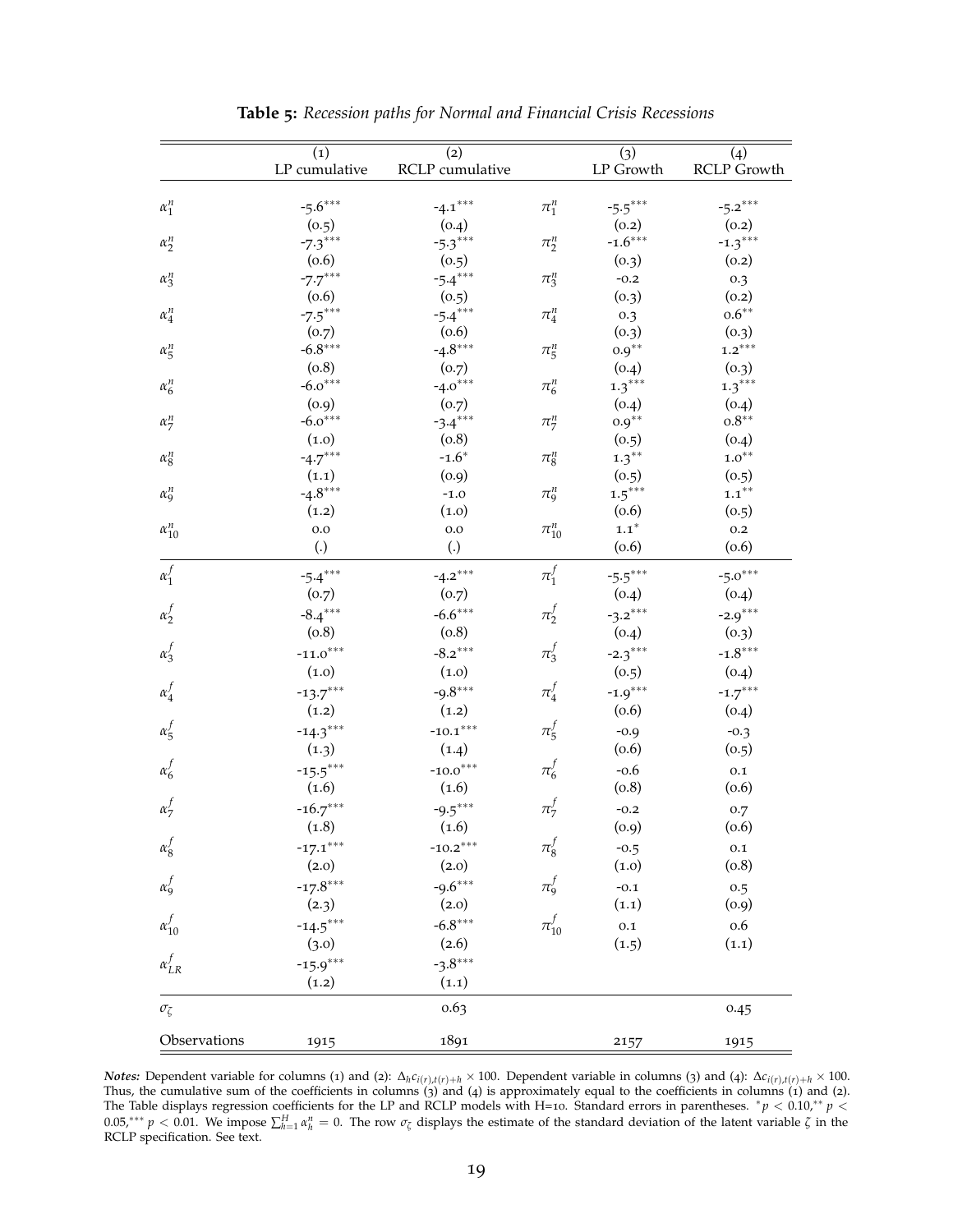estimates based on our new random coefficient local projection (RCLP) specification match pretty closely the usual fixed coefficient LP counterparts. Second, it is also useful to see that, whether one estimates the model in growth or cumulated terms, essentially makes no difference and that is as true for LPs as it is for RCLPs. The confidence regions plotted alongside the RCLP estimates show that all paths are rather close to each other in the economic and statistical sense. Finally and as is well documented in, e.g. Jordà, Schularick, and Taylor ([2013](#page-29-11), [2017](#page-29-3)) there are significant differences between normal and financial crisis recessions. Normal recessions tend to last about one year. By year two the economy returns to the level at the peak, and continues on its growth path thereafter. Financial recessions are deeper, last longer, and even 10 years out, sit about 10 percentage points lower than the path following a normal recession. All in all, these results provide a great deal of comfort regarding the new methods that we introduced as they match previous, well-documented features of economic downturns.

However, the more interesting feature of the RCLP estimates perhaps lies in estimates of the variance of the latent variable *ζ*, which modulates the strength of the recession. In order to get a closer look, we turn to [Table](#page-20-0) 5. The estimates reported in columns (1) and (2) correspond directly to those shown in [Figure](#page-19-1) 5. The estimates reported in columns (3) and (4) correspond to estimates based on the growth version of the specification. When sequentially cumulated, they are approximately the same as those in columns (1) and (2) as [Figure](#page-19-1) 5 corroborates. Importantly, estimates of *<sup>σ</sup><sup>ζ</sup>* whether for the cumulative or growth specifications are very close to each other: 0.63 vs. 0.45, or approximately 0.5 as we claimed earlier.

As we discussed in previous sections, one way to conceptualize what this estimate of  $\sigma_{\zeta}$  means is to explore the implied variation in the depth of a recession at both extremes of a centered 95% probability range. This range puts a severe recession about 7 times worse than a mild recession. Therefore, at an intuitive level, the RCLP estimates make economic sense and will therefore be helpful in constructing the welfare simulations of the coming sections.

## 4. Costs of business cycles with disasters everywhere

Recessions are not just bad consumption draws from a random walk with drift. They have patterns that defy this null model in ways as shown above—disasters are everywhere. If so, how much is a representative consumer willing to pay to such randomness? In this section we take the lessons from our empirical strategy seriously and put them to work in a welfare calculation exercise.

Our starting point will be to model consumption growth as a two-state process. In good no-disaster states of the world, consumption follows the familiar random walk with drift model. However, with some probability drawn from a Bernoulli distribution calibrated to match the frequency of the events investigated earlier, a disaster takes place, although we rule out a disaster in consecutive years to match the empirical constraint that a peak in output or consumption by definition cannot occur in two consecutive years. If such a disaster occurs, then with some probability taken as a sub-draw from another Bernoulli distribution, the normal or financial type of disaster is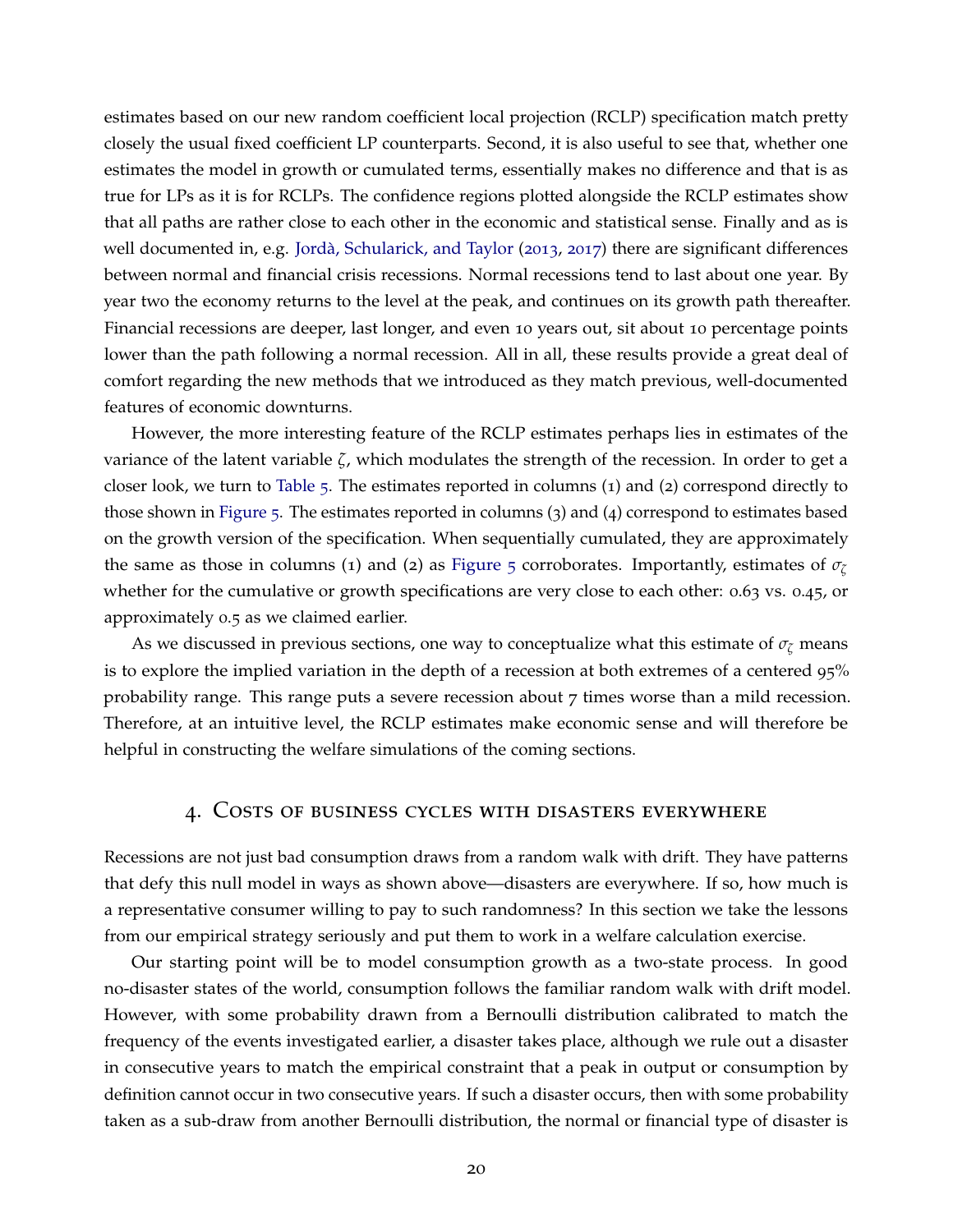decided. When such draws yield a disaster, we then characterize the average path of the disaster using our estimated LP coefficients in the previous section, and we also adjust its severity by taking a draw calibrated to the latent process *ζ* in the previous section. Once on a disaster path, the economy remains on it until horizon *Hmax* is encountered and it returns to the no-disaster state, or until another disaster draw is encountered.

Thus, the consumer faces uncertainty from a variety of quarters. First, at any point a disaster may take place. Second, given that a disaster takes place, its type and severity is uncertain. Third, the duration of the disaster itself is uncertain. Faced with these multiple sources of uncertainty, the consumer will be willing to pay a price to insure the stability of its consumption stream. How much consumption is she willing to forgo? This is big question we try to answer.

**Model simulations** To do this, we simulate an artificial consumption series given by the following process for annual consumption growth. The simulation is for an individual country, so the *i* subscript is dropped. As described, consumption follows a two-state process given by:

$$
\Delta c_t = \hat{\mu} + \epsilon_t,
$$
\nNo Disaster Period,  $h > H_{max}$ 

\n
$$
\Delta c_t = \hat{\mu} + \left(\sum_{h=1}^{H(r)+1} [\hat{\pi}_h^f F_{t(r)} + \hat{\pi}_h^n N_{t(r)}]\right) e^{\zeta_{t(r)}} + \epsilon_t
$$
\nDisaster Period,  $1 \leq h \leq H_{max}$ 

The estimates  $\hat{\mu}$ ,  $\hat{\pi}^f_h$  $\hat{\pi}$ <sup>*h*</sup>, and  $\hat{\pi}$ <sup>*n*</sup></sup> come from the estimates reported in [Table](#page-20-0) 5 in column (4). *ζt*(*r*) is drawn from *N*(0,  $\hat{\sigma}^2_{\zeta}$  $\frac{2}{\zeta}$ ) once per recession cycle at *t*(*r*), where  $\hat{\sigma}^2_{\zeta}$  $\frac{2}{\zeta}$  also comes from [Table](#page-20-0) 5. Similarly,  $\epsilon_t \sim N(0, \hat{\sigma}_{\epsilon}^2)$ . The dummies indicating when there is a recession (normal or financial) are  $R_t =$  $\{N_t, F_t\}$  just as in the empirical model. What remains is to specify the Bernoulli draw probabilities: the top-level probability draw for entering a disaster period, and the subdraw for whether the type is normal of financial.

Our baseline probabilities are chosen as follows, based on empirical frequency in the data in our full sample, excluding wars:

- **Disaster event:** using earlier notation,  $p = P(d_t^0 = 1 | d_{t-1}^0 = 0) = xx.x\%$ , that is, the baseline probability of a disaster today conditional on no disaster the previous year.
- **Peak type:** baseline probability given that a disaster occurs,  $d_t^0 = 1$ , what type will it be. With probability  $q_f = 19.3\%$  it will be a financial recession (type *F*) and with probability  $q_n = 81.7\%$ it will be a normal recession (type *N*), with  $q_n + q_f = 1$ .

To illustrate how varying the sub-draw probabilities  $(q_n, q_f)$  affects welfare outcomes, holding  $p$ fixed, we also consider alternative simulations using a range of other calibrations as follows:

- *Zero financial crisis risk:*  $q_f = 0$ ,  $q_n = 1$ , approximate empirical frequencies of the 1950s–60s era.
- *Medium financial crisis risk:*  $q_f = 0.25, q_n = 0.75$ , approximate empirical frequencies of the pre-WW1 era.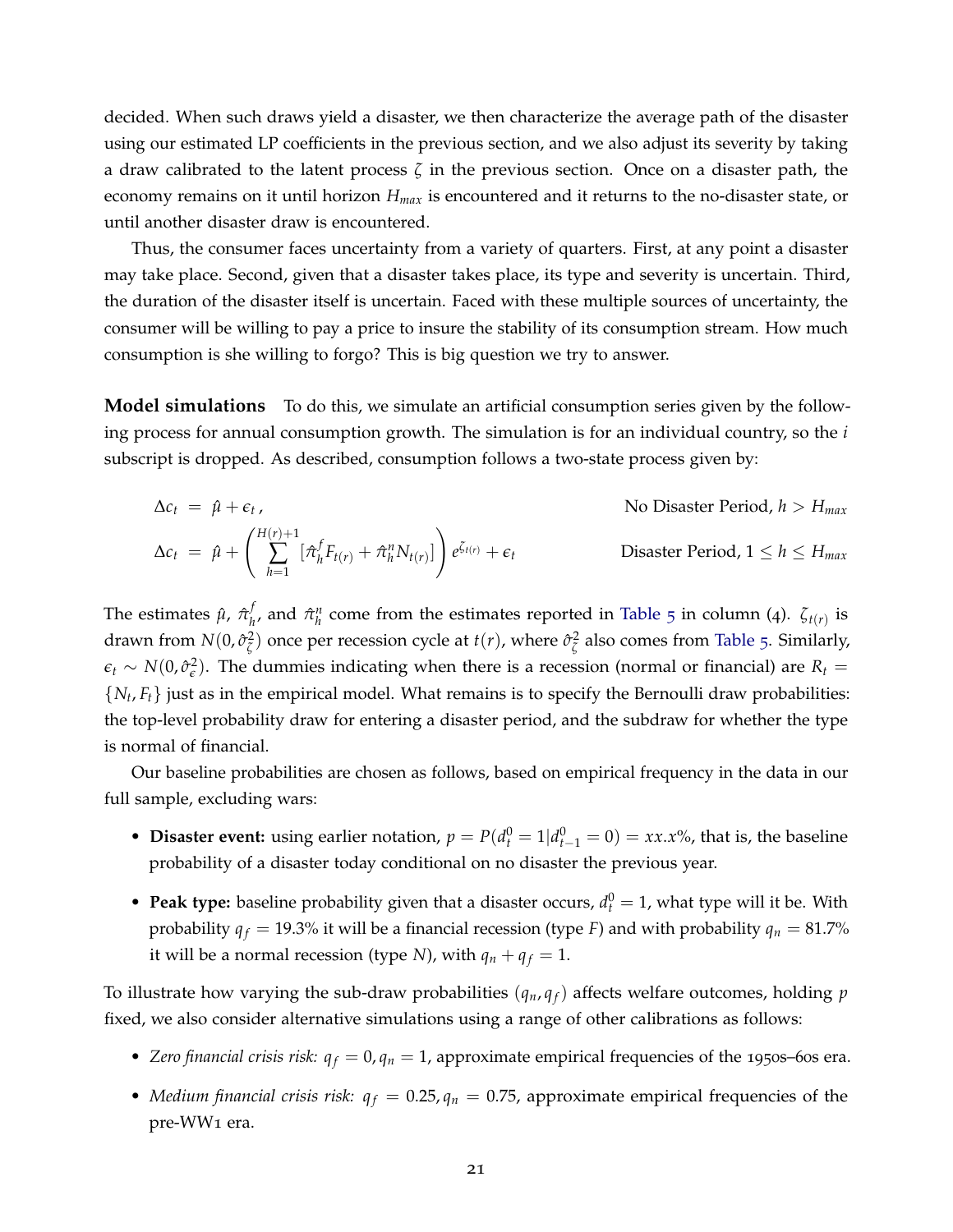- *High financial crisis risk:*  $q_f = 0.50, q_n = 0.50$ , approximate empirical frequencies of the post-1985 era.
- *Variable financial crisis risk:* any  $q_f$ ,  $q_n$  combination.

These results will provide guidance as to the welfare implications of varying financial crisis risk.

This completely specifies the simulated consumption process. Simulation begins at time  $t = 0$ and *h* = 0 with the economy in a No Disaster Period. The relevant draw for consumption growth is then made and *t* and *h* are stepped forward one year. But if a peak was drawn, *h* is reset to 1, and *ζ* is drawn afresh for the newly-starting Disaster Period. Initially, and at any time where  $h > H_{max}$ , we draw from the No Disaster Period process, otherwise the Disaster Period process. To recover the path in log levels,  $c_t$ , we simply cumulate growth draws, and then we convert to levels.<sup>[9](#page-23-0)</sup>

To afford welfare comparisons with other benchmarks from the literature, we complement our simulated models above with two additional simulated models of consumption growth: a deterministic trend,  $c_t = \hat{\mu}^0 t$ , to be used as a welfare baseline; and a "Lucas" path,  $c_t = \hat{\mu}^0 t + \epsilon_t^0$ , which is a deterministic trend plus i.i.d. Gaussian shocks. Formally, we denote these

$$
\Delta c_t = \hat{\mu}^0,
$$
 Deterministic Trend  

$$
\Delta c_t = \hat{\mu}^0 + \epsilon_t^0 - \epsilon_{t-1}^0,
$$
 Lucas Experiment

where  $\hat{\mu}_0$  refers to the unconditional annual growth rate in our sample.<sup>[10](#page-23-1)</sup> The variance of the Lucas process,  $\text{Var}(\epsilon_t^0 - \epsilon_{t-1}^0)$  is normalized to match the unconditional variance of consumption growth in the data. We also consider a minor modification, an Adjusted Lucas experiment, in which we assume that the variance equals to  $\hat{\sigma}_{\epsilon}^2$ , i.e., the remaining consumption growth variance once variable recession paths are controlled for.

In terms of the numerical implementation, we simulate all series over  $T = 5,000$  years for each of the five models  $m \in \{F$ inancial, Normal, Lucas unconditional, Lucas adjusted, deterministic $\}$ . We then randomly choose  $S = 1,000$  starting points based on which we compute 1,000 distinct consumption series *cm*,*s*,*<sup>t</sup>* for each model. We then obtain a welfare estimate for each model by averaging the discounted lifetime utility for all the related 1,000 sub-series. We assume CRRA preferences with risk aversion parameter  $\theta = 2$  and a discount factor of  $\beta = 0.96$  for annual data. By today's standards the choice of  $\theta = 2$  may seem conservative, but it is midway between the values picked in seminal papers, namely  $θ = 1$  [\(Lucas,](#page-30-0) [1987](#page-30-0), [2003](#page-30-1)) and  $θ = 4$  [\(Barro,](#page-28-0) [2006](#page-28-0), [2009](#page-28-1)).

Note that, In [Barro](#page-28-0) ([2006](#page-28-0)); [Lucas](#page-30-0) ([1987](#page-30-0), [2003](#page-30-1)) preferences are CRRA, but [Barro](#page-28-1) ([2009](#page-28-1)) employs Epstein-Zin-Weil preferences. EZW preferences tend to magnify welfare losses, all else equal.

<span id="page-23-0"></span><sup>&</sup>lt;sup>9</sup>In fact, we implement our simulation in a simpler way. To capture extreme cases, and even all cases between, we actually start by simulating only two consumption growth series: one in which all disasters are financial type recessions ( $q_f = 1, q_n = 0$ ) and one in which all disasters are normal type recessions  $(q_f = 0, q_n = 1)$ . Then any other sub-draw probability  $(0 < q_n, q_f < 1)$  can easily be simulated by switching between these two extreme growth process, for any sub-draw probabilities which we wish to assign, including the empirical frequencies above, and then re-cumulating to recover levels as necessary.

<span id="page-23-1"></span><sup>&</sup>lt;sup>10</sup>The unconditional mean is lower than the conditional mean  $\hat{\mu}$  which abstracts from recession periods.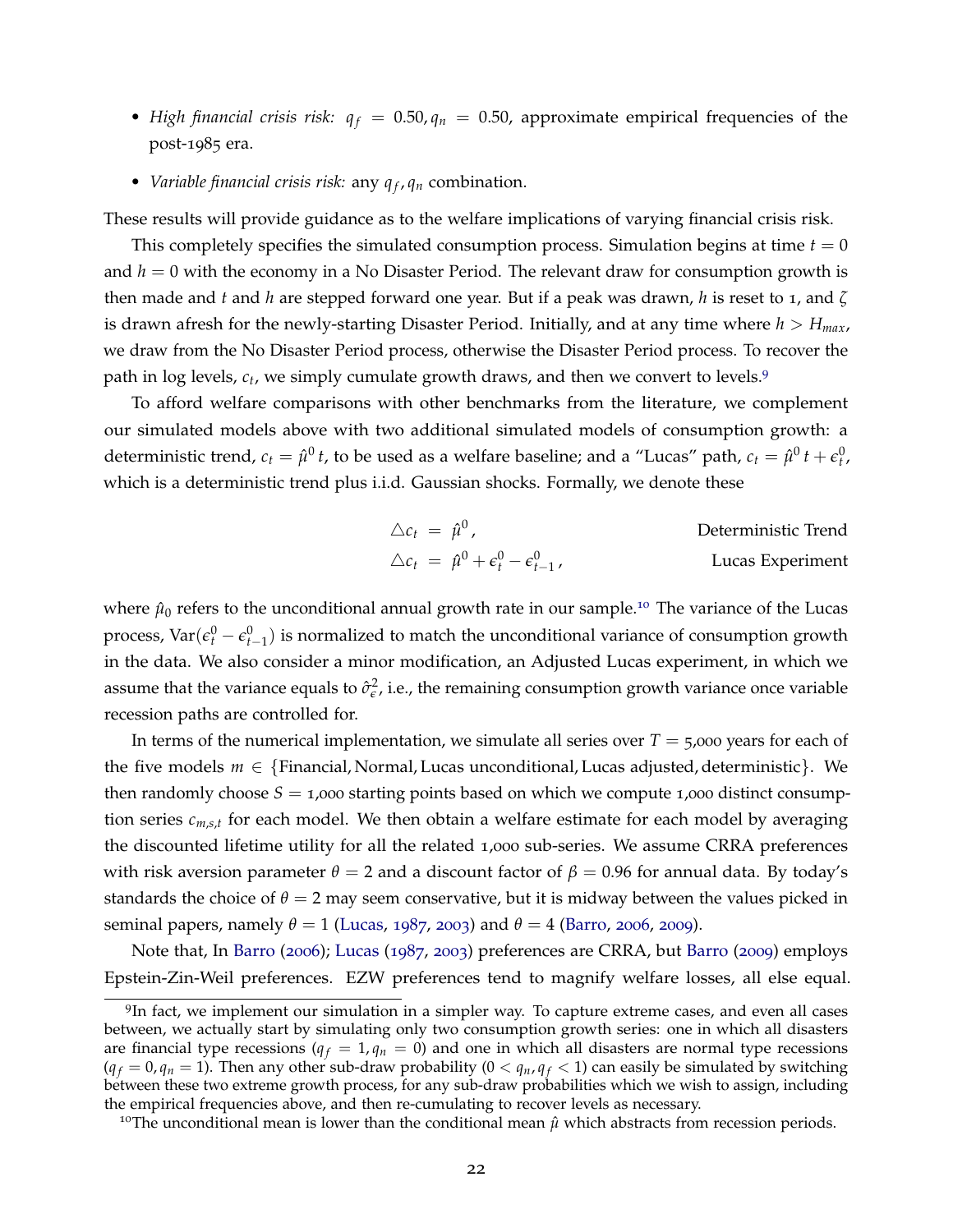<span id="page-24-0"></span>

**Figure 6:** *Simulation: Main Results*

*Notes:* The graph portrays welfare losses associated with the disaster approach and the Lucas experiment relative to the deterministic trend in %. The recession simulation is based on the annual growth rate regression with random effects and H=10. We provide two estimates for the Lucas experiment. In the unconditional experiment (blue), the variance of the disturbance term matches the unconditional variance of consumption growth in the data. The second Lucas experiment (green) assumes that the variance equals the remaining consumption growth variance once variable recession paths are controlled for. The black dots refer to observed relative financial crisis probabilities in the data during various periods.

However, as we show momentarily, even in our CRRA environment with a conservative choice of  $\theta = 2$ , our set up manages to generate considerable welfare losses by being careful in modeling the types of recession consumers face in practice: in our setup, disaster-style fat tails are a feature of all recessions, and so weigh much more heavily in the full welfare cost.

Thus, the welfare level for model *m* is given by

$$
\text{Weltare}_m = \frac{\sum_{j=1}^S \sum_{t=s(j)}^T \beta^{t-s} \frac{C_{m,s,t}^{1-\theta}}{1-\theta}}{S},
$$

where  $s(i)$  refers to the initial period of the *j* th sub-series.

**Comparing welfare under actual and counterfactual histories** Our main result is shown in Figure [6](#page-24-0). Using the deterministic model as a baseline, the vertical axis shows welfare relative to the baseline, in percent, computed as  $\Delta$ Welfare = (Welfare/Welfare<sub>deterministic</sub>) – 1. The horizontal axis shows the relative probability of a financial crisis for the subdraw *f* which varies between zero and one. The reference level for the deterministic model is the thin dotted line at ∆Welfare = 0.

Consider first the two Lucas models. Welfare losses are shown by the dashed blue (unconditional) and dotted green (adjusted) lines . These deliver welfare losses of a fixed amount, of about 1 to 2 percent, in line with the prior literature once the more volatile histories of consumption growth for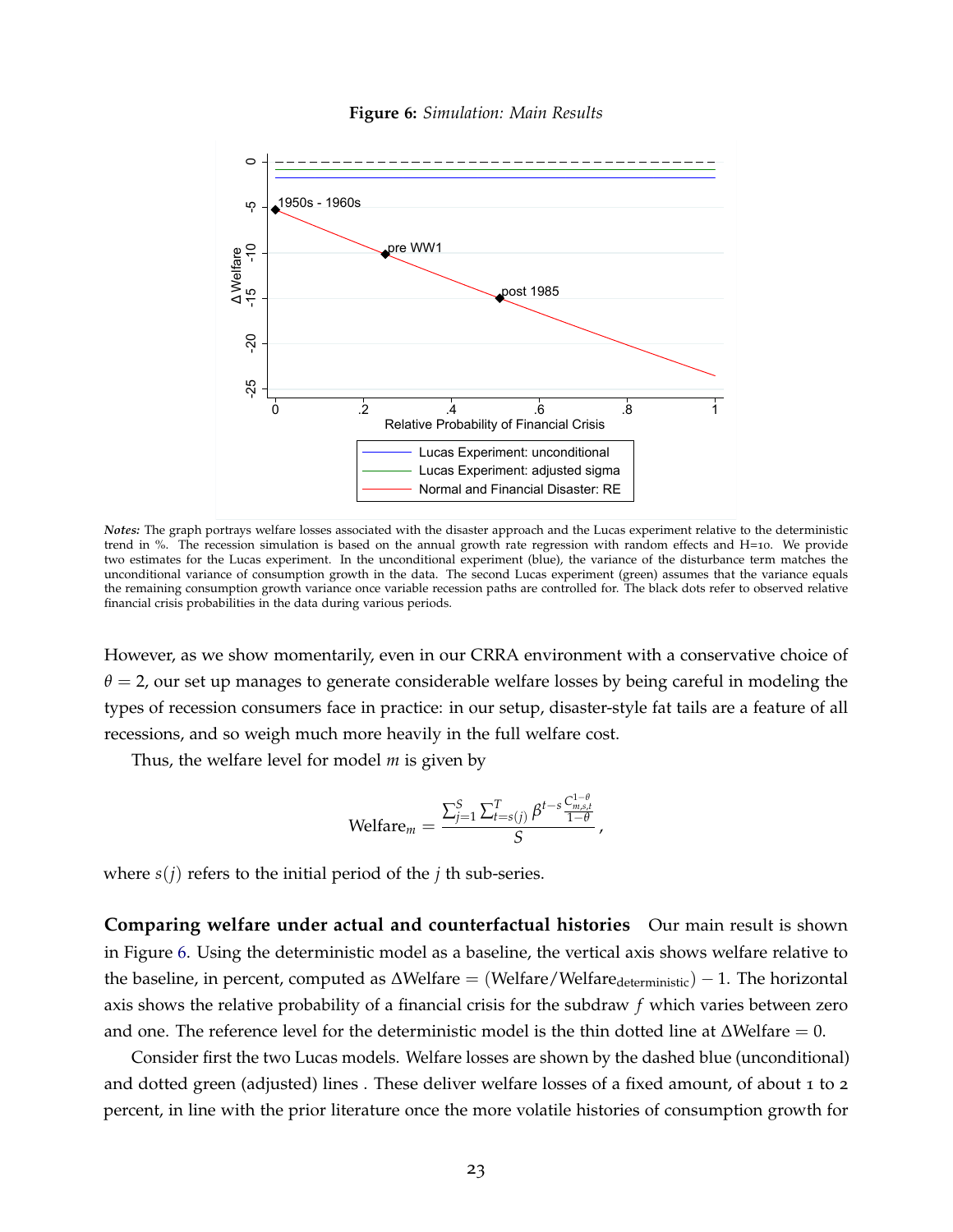samples that are broader than just the tranquil post-WW2 United States period.

Now we move on and compare with our disaster model. In contrast, the solid red line shows the welfare losses for our simulated model, using the RCLP estimates, which are roughly and order of magnitude larger, ranging between 5 and 25 percent. The line shows how the variable financial crisis disaster frequency *f* impacts the welfare losses relative to the deterministic counterfactual. Three particular points on the line are pickes out with black dots corresponding to the zero, medium, and high frequency baselines described above. Note that these illustrative cases hold fixed the top-level Bernoulli recession disaster probability *p*, and change only the sub-draw probabilities  $(q_n, q_f)$ . In reality, the top-level *p* value may also have varied across eras, but we do not attempt to recalibrate the parameter here for an illustrative exercise. $11$ 

These calculations are staggering, given that we are using a CRRA parameter of just  $\theta = 2$ . They speak not only to the massive welfare losses associated with frequent financial crises, but also to the hitherto ignored but nontrivial welfare losses associated with normal recessions. The latter effects have not been capture by traditional models [Barro](#page-28-0) ([2006](#page-28-0)); [Lucas](#page-30-0) ([1987](#page-30-0), [2003](#page-30-1)) which treat normal recessions as deriving from Gaussian draws. Instead, as our LP tests have shown, even normal recessions are non-Gaussian, as indicated by significant fat tails in the consumption path relative to the Gaussian null. Figure [6](#page-24-0) shows that, in welfare terms, this really matters.

Why? A representative agent living in a world of high financial crisis risk ( $q_f = 0.5$ , post-1985) would enjoy a welfare gain of  $18\%$  from moving to the deterministic path  $(1/0.85)$ , up to 18 times the Lucas estimates. In a world of medium financial crisis risk  $(q_f = 0.2, \text{pre-WW1})$  they would gain 11% from moving to the deterministic path  $(1/0.90)$ , up to 10 times the Lucas estimates. But even with *zero* financial crisis risk ( $q_f = 0.00$ , 1950s–1960s) they would gain 5% from moving to the deterministic path  $(1/0.95)$ , up to 5 times the Lucas estimates

We also provide some robustness checks to show how these findings are affected by the choice of local projection estimation technique. Figure [8](#page-26-0) shows that switching from our RCLP estimates in changes to our RCLP estimates in levels makes the welfare losses even larger, by a factor of two or more. Now even with zero financial crisis risk ( $q_f = 0.00$ , 1950s–1960s), the agent would gain 17% from moving to the deterministic path, and is  $33\%$  in the high financial crisis risk case ( $q_f = 0.5$ , post-1985). These high values obtain even though we are again using a CRRA parameter of just  $\theta = 2$ .

Figure [7](#page-26-1) shows that switching to the FCLP fixed coefficient estimates would substantially lower the welfare losses, but this is not a surprise and is inappropriate given that [Barro](#page-28-0) ([2006](#page-28-0), [2009](#page-28-1)) demonstrated the importance of accounting for variable-sized disasters so as not to underestimate their importance. However, shifting to different variants of the RCLP model associated with different horizon cutoffs *Hmax* makes very little difference.

<span id="page-25-0"></span><sup>&</sup>lt;sup>11</sup>For example, recessions were more frequent before WW1 and less frequent after WW2, compared to the full sample, which would pull down the middle dot, and life up the left and right dots somewhat, if the values of *p* were also adjusted.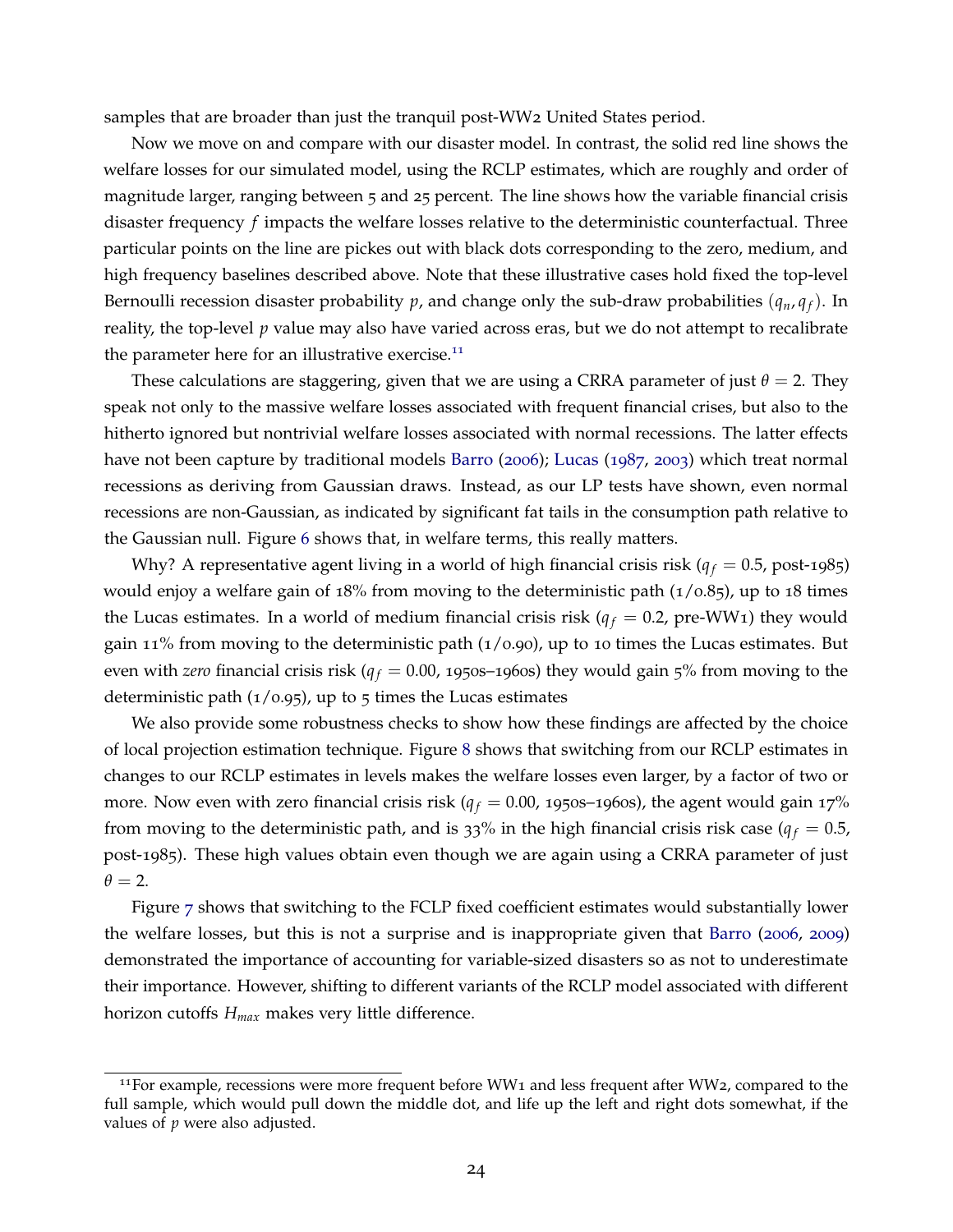<span id="page-26-1"></span>

#### **Figure 7:** *Simulation: Level Regression*

<span id="page-26-0"></span>*Notes:* The graph presents welfare losses associated with the disaster approach relative to the deterministic trend in %. The recession simulation is based on the level regression with random effects and H=10. The blue line corresponds to the baseline Lucas experiment. The black dots refer to observed relative financial crisis probabilities in the data during various periods.



**Figure 8:** *Simulation: RE vs FE, different H*

*Notes:* The graph provides robustness checks. It shows welfare losses associated with the disaster approach relative to the deterministic trend in % for various specifications of the growth rate regression. The blue line refers to a deterministic FE-LP with H=10. The red lines include random effects with  $H = \{6, 8, 10\}.$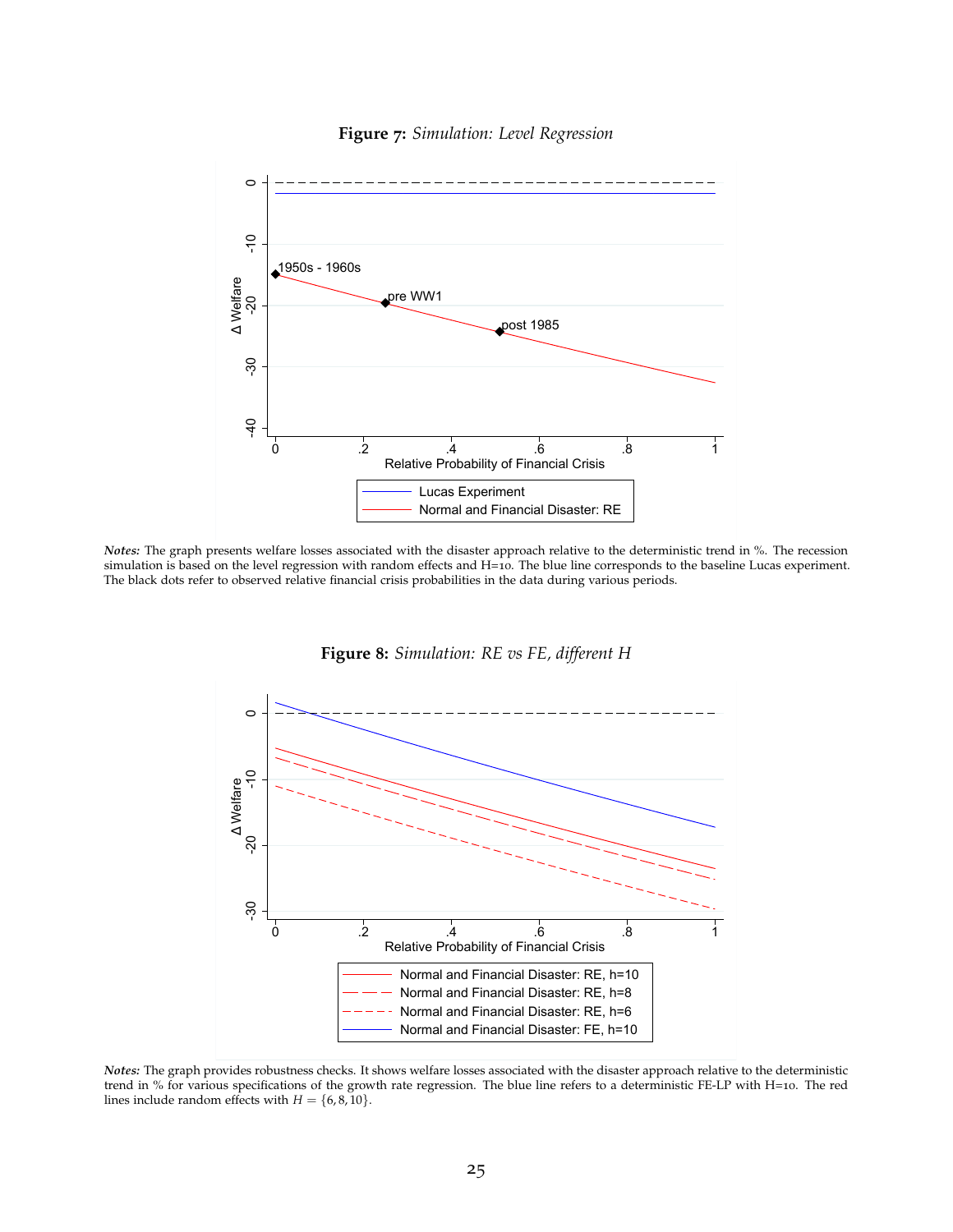## 5. Conclusions

At the time of writing this paper, the world's economies are experiencing one of the largest and most sudden declines in stock markets and output due to the outbreak of the coronavirus epidemic—the type of disaster that [Barro](#page-28-0) ([2006](#page-28-0), [2009](#page-28-1)) had in mind in justifying the large equity premiums observed in the data and, parenthetically, the most obvious justification for stabilization policy.

However, our argument in this paper is that such extreme and costly events are not the only reason for stabilization policy. This is because disasters are everywhere. We do not live in Gaussian world. All business cycles are highly asymmetric and resemble mini "disasters", to put it in the language of the asset pricing literature. Consumers experience considerable welfare losses from peacetime recessions, only some of which are associated with financial crises. Because the depth and duration of recessions are unknown and cause deviations from trend growth that can last for extended periods, households would be happy to insure against them.

The paper re-calculates the costs of business cycles in this setting of frequent fat tails. The size of our the welfare loss that we report – up to 15% of consumption for cycles in the past three decades – is magnitudes above Lucas' original calculations. Moreover, the welfare gains have increased in recent decades of more frequent financial recessions. Substantial gains in welfare can be made from better stabilization policies. More than ever, depression prevention and stabilization policies are central to the discipline of macroeconomics.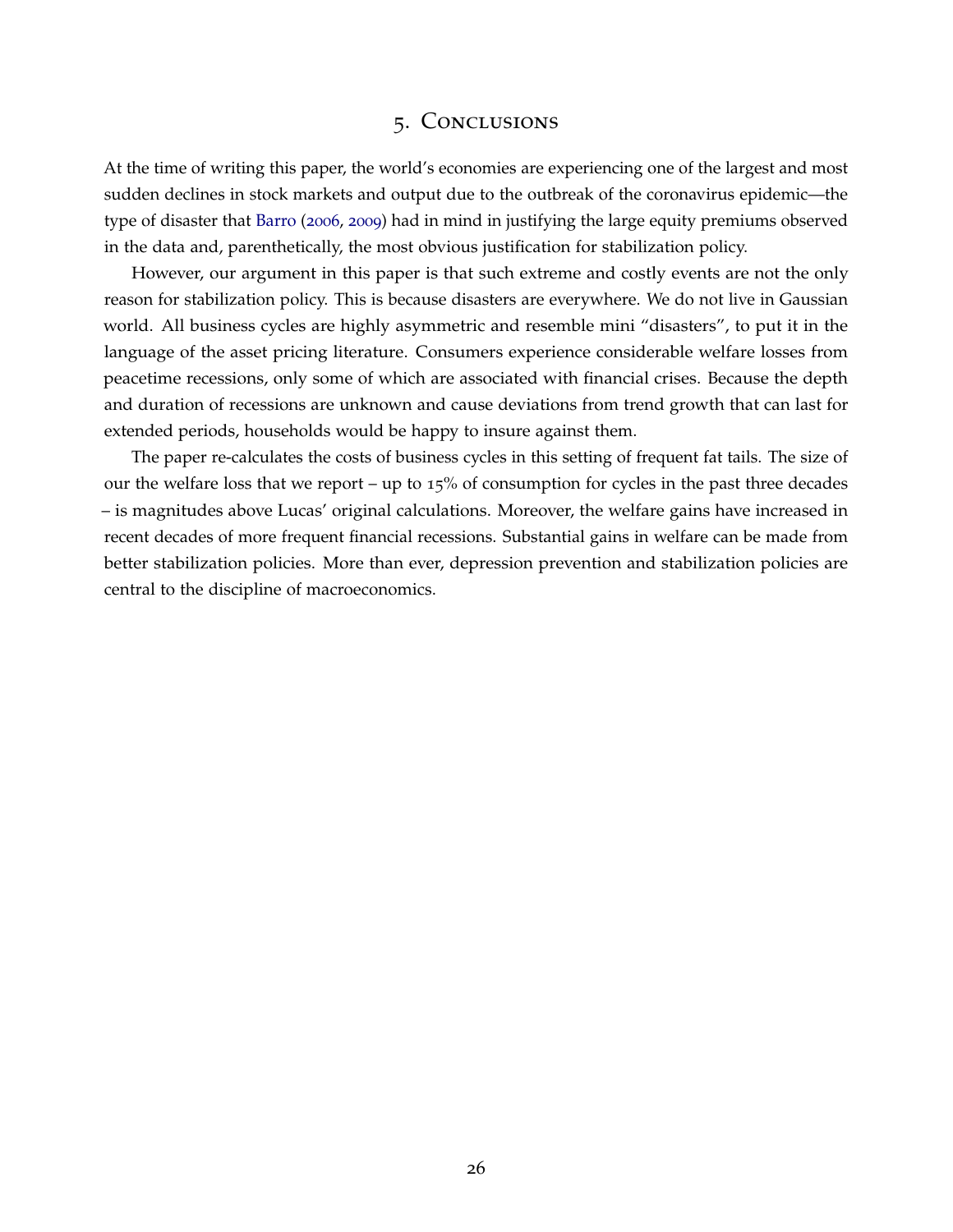## **REFERENCES**

- <span id="page-28-6"></span>Acemoglu, Daron, and Andrew Scott. 1994. Asymmetries in the Cyclical Behaviour of UK Labour Markets. *Economic Journal* 104(427): 1303–1323.
- <span id="page-28-3"></span>Atkeson, Andrew, and Christopher Phelan. 1994. Reconsidering the Costs of Business Cycles with Incomplete Markets. *NBER Macroeconomics Annual* 9: 187–207.
- <span id="page-28-0"></span>Barro, Robert J. 2006. Rare Disasters and Asset Markets in the Twentieth Century. *The Quarterly Journal of Economics* 121(3): 823–866.
- <span id="page-28-1"></span>Barro, Robert J. 2009. Rare Disasters, Asset Prices, and Welfare Costs. *The American Economic Review* 99(1): 243–264.
- <span id="page-28-2"></span>Barro, Robert J., and Tao Jin. 2011. On the Size Distribution of Macroeconomic Disasters. *Econometrica* 79(5): 1567–1589.
- <span id="page-28-7"></span>Barro, Robert J., and José F. Ursúa. 2008. Macroeconomic Crises since 1870. *Brookings Papers on Economic Activity* 2008: 255–335.
- <span id="page-28-13"></span>Berge, Travis J, and  $\dot{\rm O}$ scar Jordà. 2011. Evaluating the classification of economic activity into recessions and expansions. *American Economic Journal: Macroeconomics* 3(2): 246–77.
- <span id="page-28-10"></span>Bowsher, Clive G. 2007. Modelling security market events in continuous time: Intensity based, multivariate point process models. *Journal of Econometrics* 141(2): 876–912.
- <span id="page-28-8"></span>Bry, Gerhard, and Charlotte Boschan. 1971. Front matter to" Cyclical Analysis of Time Series: Selected Procedures and Computer Programs". In *Cyclical analysis of time series: Selected procedures and computer programs*, 13–2. NBEr.
- <span id="page-28-5"></span>Busch, Christopher, David Domeij, Fatih Guvenen, and Rocio Madera. 2018. Asymmetric Business-Cycle Risk and Social Insurance. NBER Working Papers 24569, National Bureau of Economic Research, Inc.
- <span id="page-28-15"></span>Cerra, Valerie, and Sweta Chaman Saxena. 2008. Growth Dynamics: The Myth of Economic Recovery. *American Economic Review* 98(1): 439–57.
- <span id="page-28-14"></span>Chauvet, Marcelle, and James D Hamilton. 2006. Dating business cycle turning points. *Contributions to Economic Analysis* 276: 1–54.
- <span id="page-28-4"></span>Colacito, Riccardo, Eric Ghysels, Jinghan Meng, and Wasin Siwasarit. 2016. Skewness in Expected Macro Fundamentals and the Predictability of Equity Returns: Evidence and Theory. *The Review of Financial Studies* 29(8): 2069–2109.
- <span id="page-28-12"></span>Cox, David R. 1972. The statistical analysis of dependencies in point processes. *Stochastic Point Processes. Wiley: New York* 55–66.
- <span id="page-28-9"></span>Cox, D.R., and V. Isham. 1980. *Point Processes*. Chapman & Hall/CRC Monographs on Statistics & Applied Probability. Taylor & Francis.
- <span id="page-28-11"></span>Davis, Michael C., and James D. Hamilton. 2004. Why Are Prices Sticky? The Dynamics of Wholesale Gasoline Prices. *Journal of Money, Credit and Banking* 36(1): 17–37.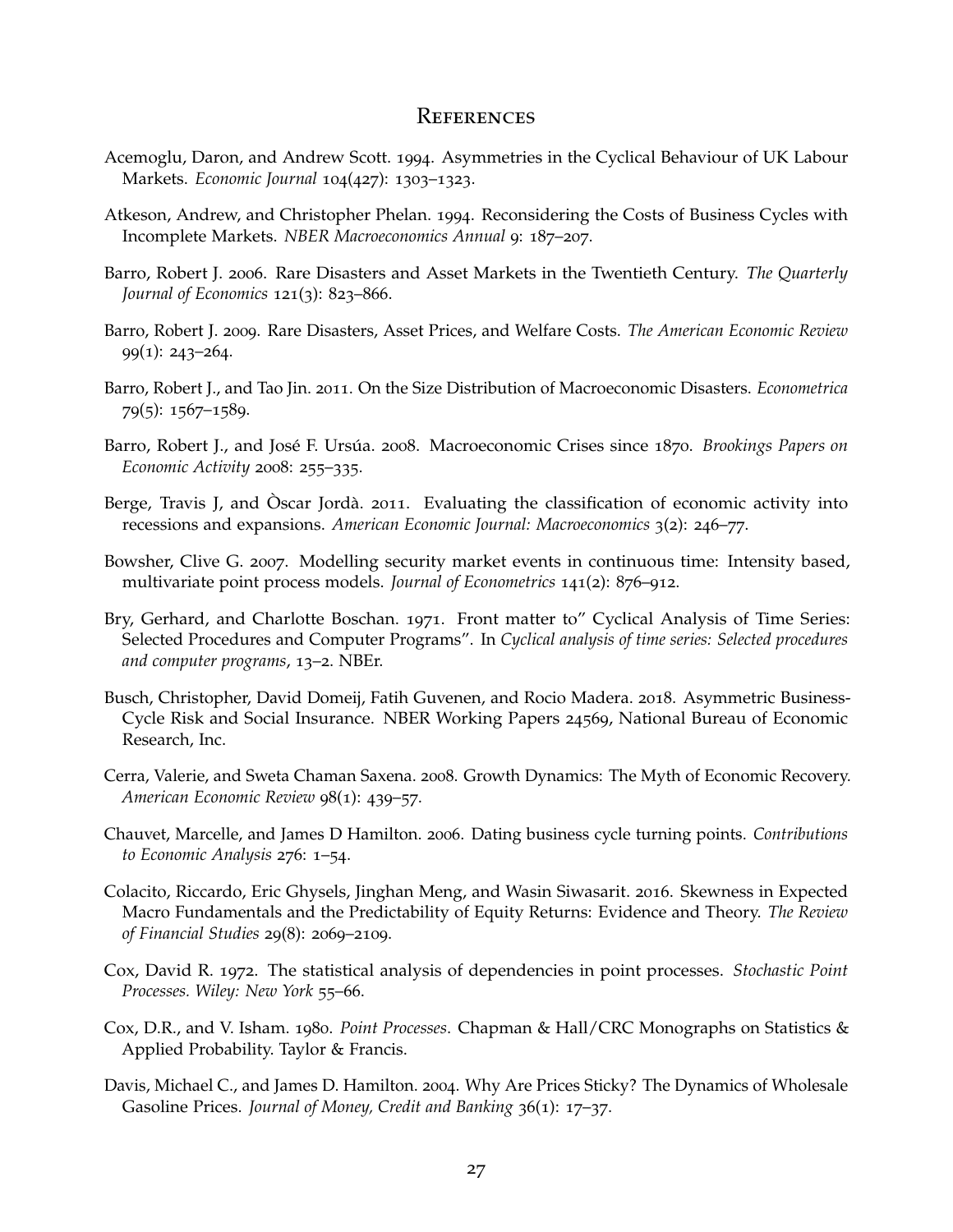- <span id="page-29-5"></span>de Long, J. Bradford, and Lawrence H. Summers. 1988. How Does Macroeconomic Policy Affect Output? *Brookings Papers on Economic Activity* 1988(2): 433–494.
- <span id="page-29-4"></span>Dew-Becker, Ian, Alireza Tahbaz-Salehi, and Andrea Vedolin. 2019. Macro skewness and conditional second moments: evidence and theories. Northwestern University. Unpublished.
- <span id="page-29-17"></span>Diebold, Francis X., and Glenn D. Rudebusch. 1990. A Nonparametric Investigation of Duration Dependence in the American Business Cycle. *Journal of Political Economy* 98(3): 596–616.
- <span id="page-29-6"></span>Dupraz, Stéphane, Emi Nakamura, and Jón Steinsson. 2019. A Plucking Model of Business Cycles. NBER Working Papers 26351, National Bureau of Economic Research, Inc.
- <span id="page-29-15"></span>Engle, Robert F., and Asger Lunde. 2003. Trades and Quotes: A Bivariate Point Process. *Journal of Financial Econometrics* 1(2): 159–188.
- <span id="page-29-16"></span>Engle, Robert F., and Jeffrey R. Russell. 1998. Autoregressive conditional duration: a new model for irregularly spaced transaction data. *Econometrica* 1127–1162.
- <span id="page-29-7"></span>Fatás, Antonio, and Ilian Mihov. 2013. Recoveries. CEPR Discussion Papers 9551, C.E.P.R. Discussion Papers.
- <span id="page-29-0"></span>Gabaix, Xavier. 2008. Variable Rare Disasters: A Tractable Theory of Ten Puzzles in Macro-Finance. *The American Economic Review* 98(2): 64–67.
- <span id="page-29-1"></span>Gourio, François. 2012. Disaster Risk and Business Cycles. *The American Economic Review* 102(6): 2734–2766.
- <span id="page-29-13"></span>Hamilton, James D., and Oscar Jorda. 2002. A model of the federal funds rate target. *Journal of Political Economy* 110(5): 1135–1167.
- <span id="page-29-14"></span>Hu, Ling, and Peter C. B. Phillips. 2004. Dynamics of the federal funds target rate: a nonstationary discrete choice approach. *Journal of Applied Econometrics* 19(7): 851–867.
- <span id="page-29-2"></span>Imrohoroğlu, Ayşe. 1989. Cost of Business Cycles with Indivisibilities and Liquidity Constraints. *Journal of Political Economy* 97(6): 1364–1383.
- <span id="page-29-8"></span>Jensen, Henrik, Ivan Petrella, Søren Hove Ravn, and Emiliano Santoro. 2020. Leverage and Deepening Business-Cycle Skewness. *American Economic Journal: Macroeconomics* 12(1): 245–281.
- <span id="page-29-9"></span>Jorda,` Oscar. ` 2005. Estimation and Inference of Impulse Responses by Local Projections. *The American Economic Review* 95(1): 161–182.
- <span id="page-29-11"></span>Jordà, Oscar, Moritz Schularick, and Alan M. Taylor. 2013. When Credit Bites Back. *Journal of Money*, *Credit and Banking* 45: 3–28.
- <span id="page-29-3"></span>Jordà, Òscar, Moritz Schularick, and Alan M. Taylor. 2017. Macrofinancial History and the New Business Cycle Facts. In *NBER Macroeconomics Annual 2016, Volume 31*, NBER Chapters, 213–263. National Bureau of Economic Research, Inc.
- <span id="page-29-10"></span>Jordà, Òscar, Sanjay R. Singh, and Alan M. Taylor. 2020. The Long-Run Effects of Monetary Policy. Working Paper 26666, National Bureau of Economic Research.
- <span id="page-29-12"></span>Keynes, John Maynard. 1936. Notes on the Trade Cycle. In *The General Theory of Employment, Interest, and Money*, 279–295. London: Macmillan.